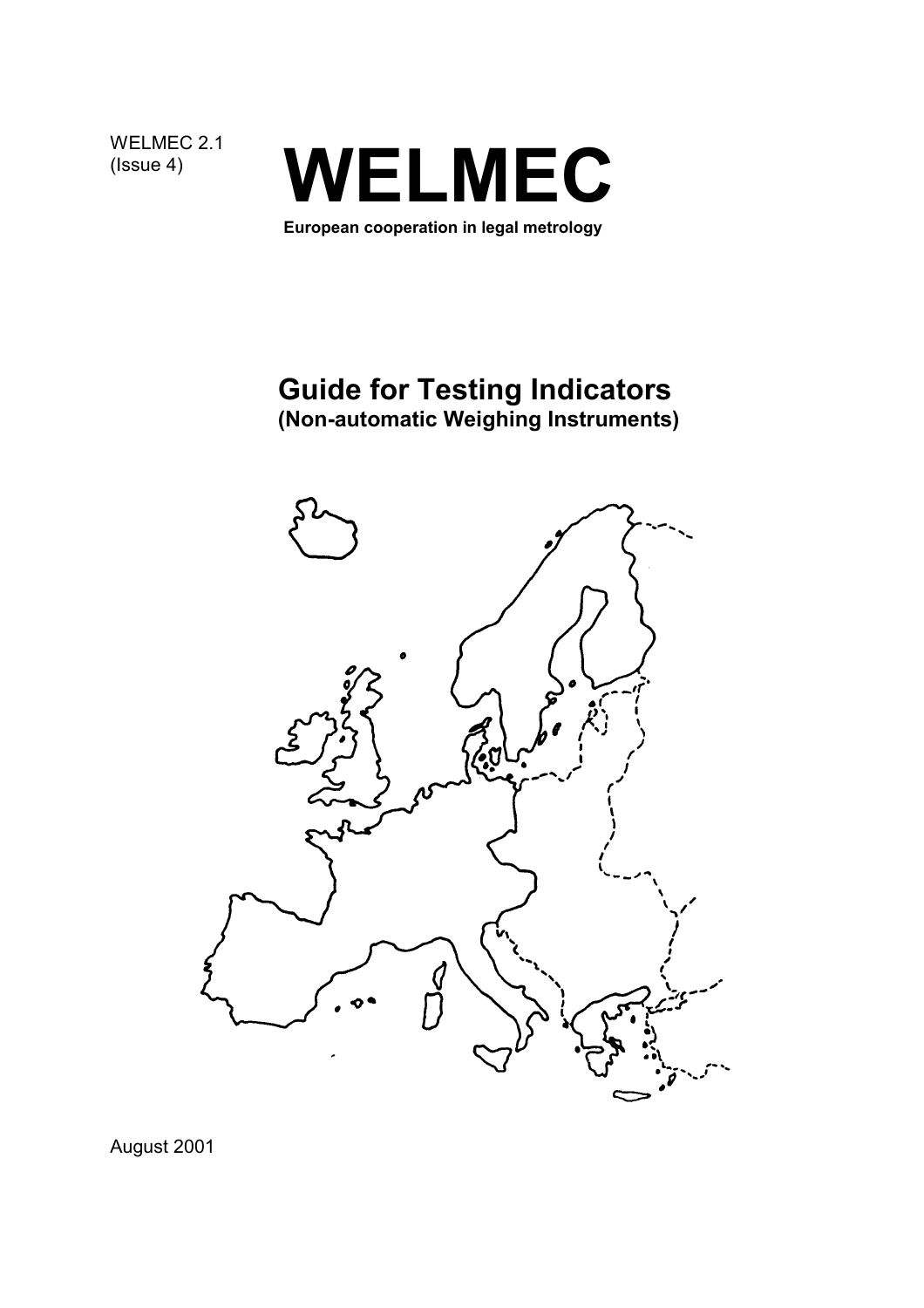

European cooperation in legal metrology

WELMEC is a cooperation between the legal metrology authorities of the Member States of the European Union and EFTA. This document is one of a number of Guides published by WELMEC to provide guidance to manufacturers of measuring instruments and to notified bodies responsible for conformity assessment of their products. The Guides are purely advisory and do not themselves impose any restrictions or additional technical requirements beyond those contained in relevant EC Directives. Alternative approaches may be acceptable, but the guidance provided in this document represents the considered view of WELMEC as to the best practice to be followed.

Published by: WELMEC Secretariat NWML Stanton Avenue **Teddington** TW11 0JZ United Kingdom

Tel: +44 20 8943 7216 Fax: +44 20 8943 7270<br>E-mail: welmec@nwml.gov welmec@nwml.gov.uk Website: www.welmec.org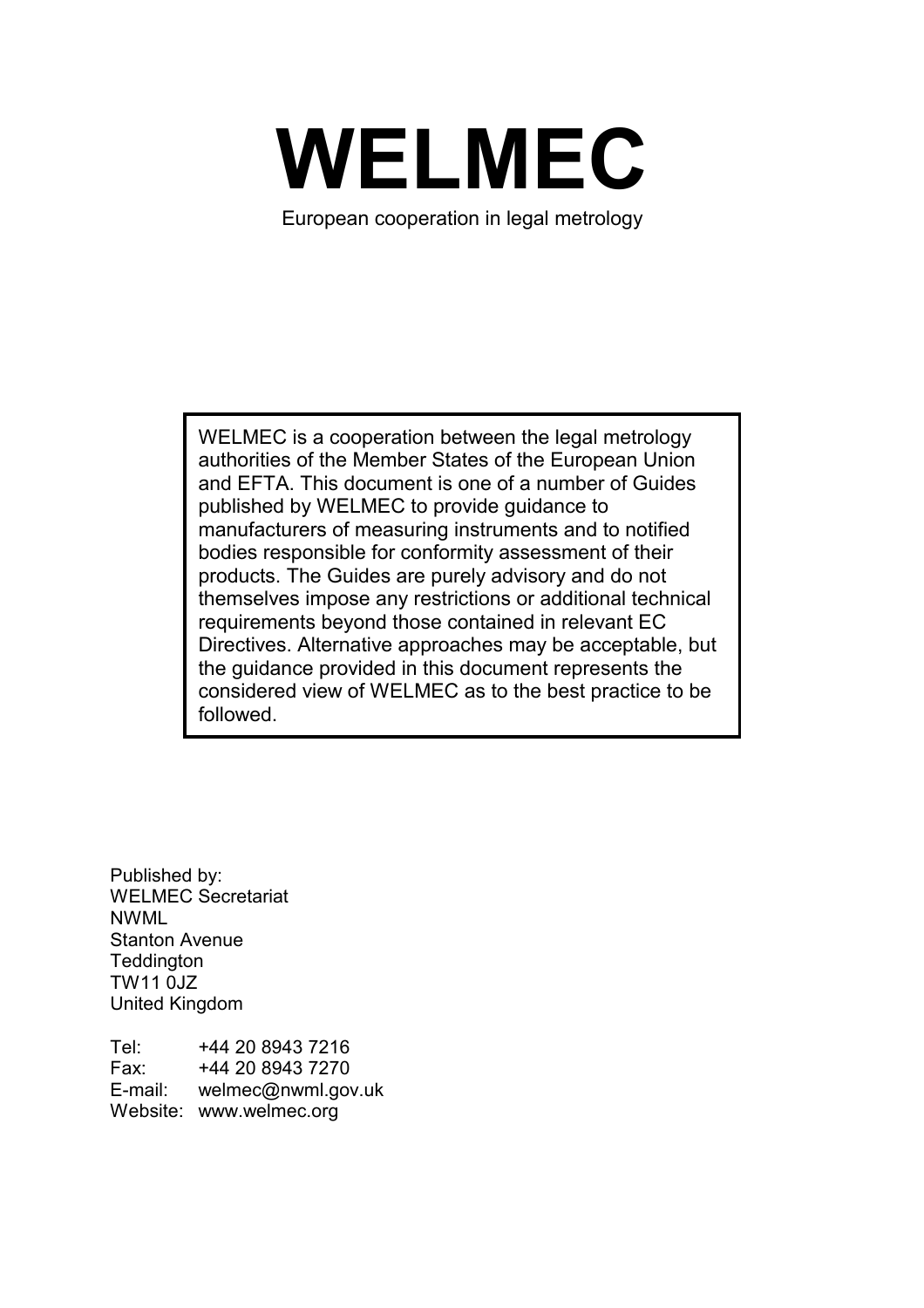### **Table of Contents**

| 1                | <b>INTRODUCTION</b><br>1.1<br><b>General remarks</b><br>1.2<br>Scope<br>1.3 Purpose of the tests on indicators                                                                                                                                                 | 2<br>$\overline{2}$<br>$\overline{2}$<br>3                   |
|------------------|----------------------------------------------------------------------------------------------------------------------------------------------------------------------------------------------------------------------------------------------------------------|--------------------------------------------------------------|
| $\boldsymbol{2}$ | <b>WRITTEN DECLARATION</b>                                                                                                                                                                                                                                     | 3                                                            |
| 3                | <b>DOCUMENTATION</b>                                                                                                                                                                                                                                           | 3                                                            |
| 4                | <b>TEST SET-UP</b><br>4.1 Load cell impedance<br>4.2 Simulated dead load<br>4.3 Peripheral equipment<br>4.4 Adjustment and weighing test<br>4.5 High resolution<br>4.6 Simulator<br>4.7 Fractions and set up                                                   | 3<br>3<br>4<br>4<br>4<br>4<br>5<br>5                         |
| 5                | <b>REQUIREMENTS</b><br>5.1<br>General requirements<br>5.2 Technical requirements for a semi-self or self-indicating instrument<br>5.3<br>Requirements for electronic instruments<br>Computer used as indicator<br>5.4                                          | 5<br>5<br>$\overline{7}$<br>$\overline{7}$<br>$\overline{7}$ |
| 6                | <b>TESTS</b><br>6.1<br>Tare<br>6.2 Temperature<br>Other influences<br>6.3                                                                                                                                                                                      | 7<br>8<br>8<br>9                                             |
| $\overline{7}$   | <b>TEST CERTIFICATE</b>                                                                                                                                                                                                                                        | 9                                                            |
|                  | <b>ANNEX 1: REQUIRED SPECIFICATIONS</b><br><b>ANNEX 2: SPECIFICATION OF SENSITIVITY</b><br>ANNEX 3: TEMPERATURE INFLUENCE ON AMPLIFICATION<br>ANNEX 4: LAYOUT OF THE TEST CERTIFICATE OF THE INDICATOR<br><b>ANNEX 5: TESTING OF LOAD CELL INTERFACES</b><br>. | 10<br>11<br>12<br>14<br>16<br>$\sim$ $\sim$                  |

**ANNEX 6:** COMPUTER USED AS INDICATOR [28](#page-29-0)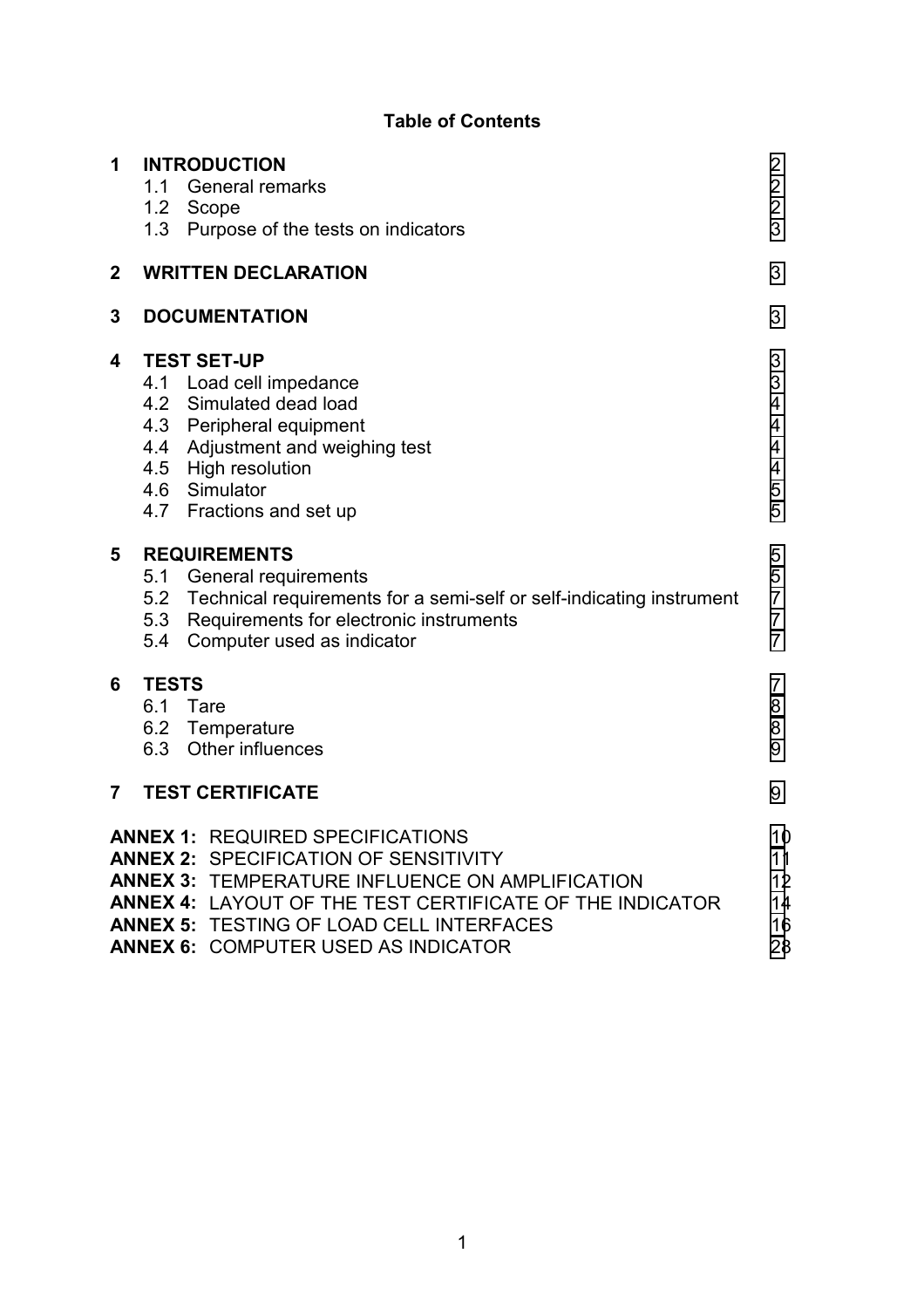### **Guide for Testing Indicators (NAWI)**

### <span id="page-3-0"></span>**1 INTRODUCTION**

### **1.1 General remarks**

The European Standard on non-automatic weighing instruments EN 45501 contains the metrological and technical requirements for non-automatic weighing instruments subject to legal metrological control that provide presumption of conformity to the essential requirements of EC Directive 90/384/EEC. The requirements of the Standard apply to all devices performing the relevant functions, whether incorporated as a module in an instrument or manufactured as a separate module.

Subject to agreement with the approving authority, the manufacturer may define and submit modules to be examined separately. This is particularly relevant in the following cases:

- testing of the instrument as a whole is difficult or impossible;
- the module is manufactured and/or placed on the market as a separate unit to be incorporated in a complete instrument;
- the applicant wants to have a variety of modules included in the approved pattern. (See 8.1 of EN 45501).

A problem with the testing of modules is that the Standard - with the exception of load cells - does not describe which tests must be performed on these modules and how the outcome of the tests is certified.

This guide fills this gap as far as indicators are concerned.

#### **1.2 Scope**

The guide describes the procedures suitable to be used when testing indicators.

It was agreed that the guide would cover the testing of an indicator as a module for 6-wire systems and 4-wire systems.

The guide may play the following role:

- It describes the terms and aspects that are important when indicators are tested as a module;
- It describes test procedures that are clear and acceptable by other notified bodies;
- It functions as a reference in the description of the tests that have been carried out and of which the outcome is laid down in a test certificate.

The document is based on the European Standard EN 45501 on NAWIs as far as possible.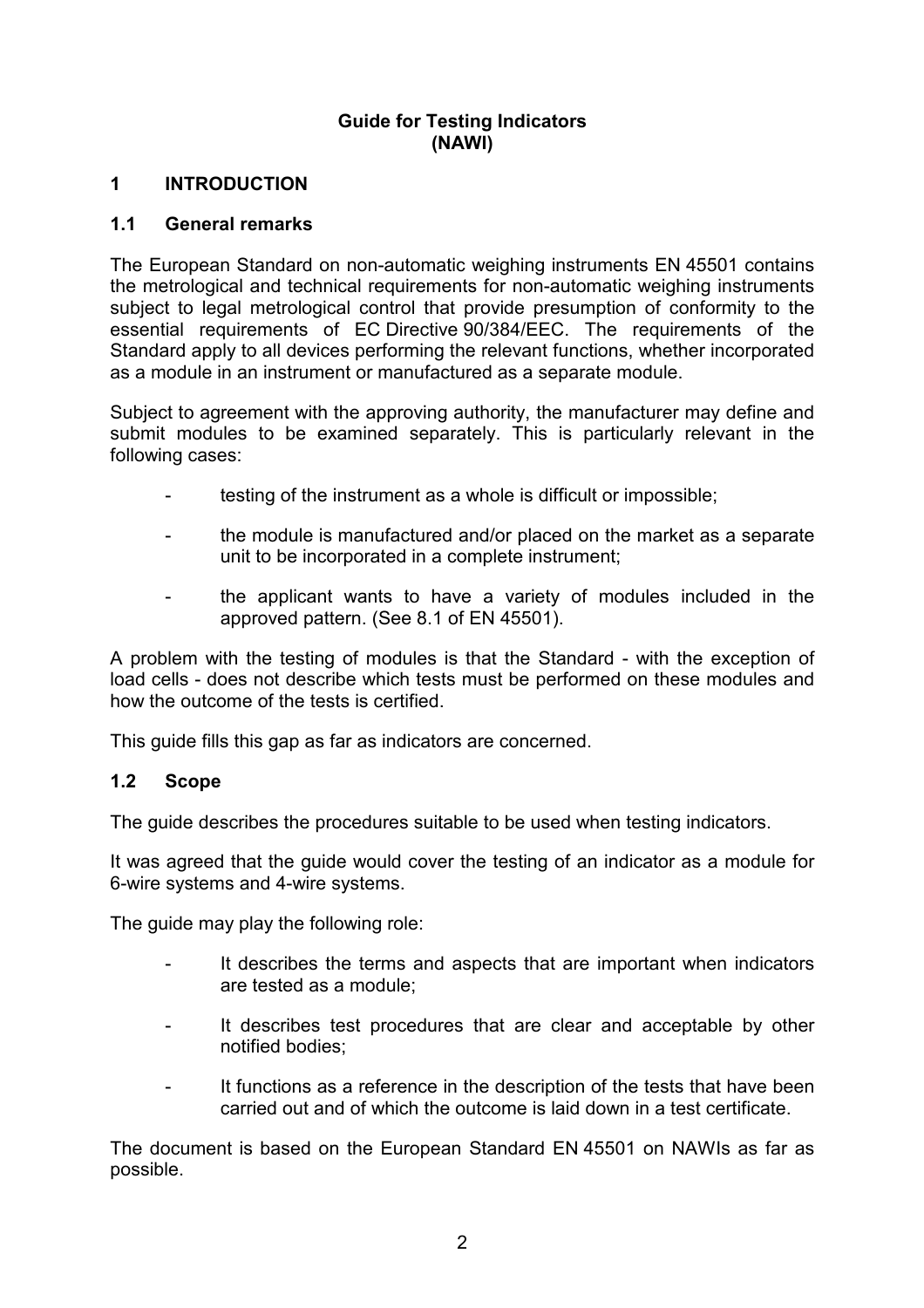<span id="page-4-0"></span>It is beyond the scope to formulate possible deviations from the Standard.

### **1.3 Purpose of the tests on indicators**

The tests are performed to determine the relevant properties of the indicator and the conditions under which a non-automatic weighing instrument can be approved using the indicator in question.

### **2 WRITTEN DECLARATION**

A written declaration shall be given including:

- Manufacturer's name and address and also the authorized representative if applicable;
- That the standard EN 45501:1992/AC:1993 has been adopted;
- That the indicator cannot be disturbed or fraudulently manipulated via the protective interfaces;
- Whether the test certificate number can or can not be quoted in an EC Type-approval certificate.

### **3 DOCUMENTATION**

The documentation supplied by the manufacturer shall include the following:

- General description of type, explanations to understand the functioning.
- List of descriptions and characteristics data of all devices incorporated.
- Conceptual designs, drawings and plans of components, subassemblies, electric circuits etc.
- Specifications see Annex 1.

### **4 TEST SET-UP**

It is important that the indicator is tested under normal conditions of use. To limit the number of tests the indicator should, as far as possible, be tested under conditions which cover the maximum range of applications.

A number of tests can be performed with either a load cell or a simulator but both have to fulfil the requirements of A.4.1.7 of EN 45501. However the disturbance tests should be performed with a load cell.

### **4.1 Load cell impedance**

The disturbance tests (see 5.4.3 of EN 45501) shall be performed with a load cell and not with a simulator and with the highest practical value of the impedance (at least  $\frac{1}{3}$  of the specified highest impedance) for the load cell(s) to be connected as specified by the applicant. For the "Immunity to radiated electromagnetic fields" test the load cell(s) should be inside the anechoic chamber.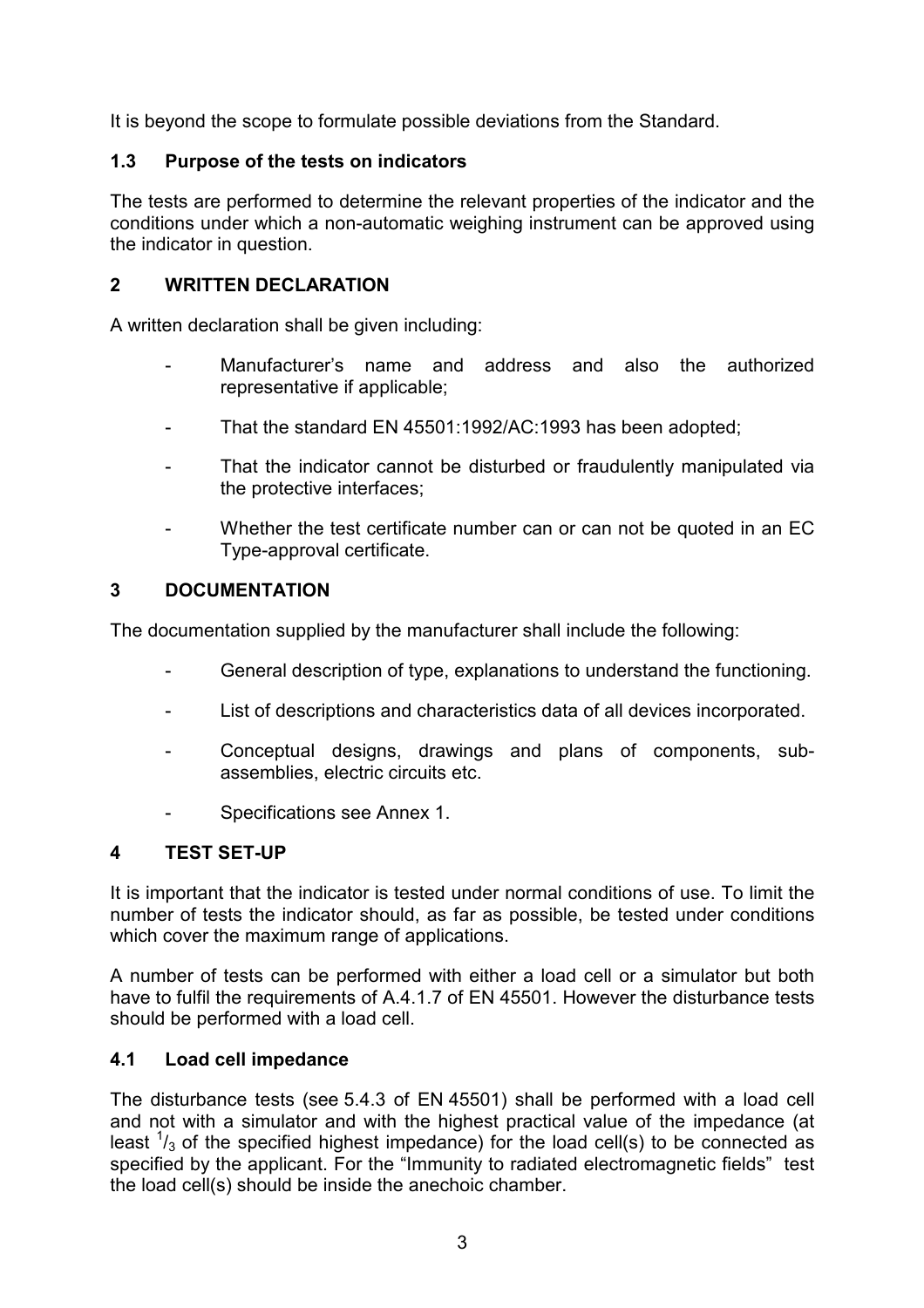<span id="page-5-0"></span>The influence tests (see 5.4.3 of EN 45501) can either be performed with a load cell or a simulator. The influence tests shall be performed with the lowest impedance for the load cell(s) to be connected as specified by the applicant.

The table in Chapter 5 indicates which test has to be performed with the lowest impedance (low) and with the highest practical value of the impedance (high).

The impedance of the load cell referred to in this guide is the input impedance of the load cell, which is the impedance that is connected between the excitation lines.

### **4.2 Simulated dead load**

The simulated dead load should be the minimum value the manufacturer has specified. The main reason for this is that the condition to cover the maximum range of applications for linearity and other significant properties is a low input signal of the indicator. The possibility of a larger zero-drift with a larger dead load is regarded as a less significant problem. However possible problems with the maximum value of the dead load (e.g. saturation of the input amplifier) have to be considered.

### **4.3 Peripheral equipment**

With respect to peripheral equipment that can be connected to the indicator, the following requirements must be taken into account:

- Peripheral equipment shall be connected to all different interfaces;
- Peripheral equipment shall be supplied by the applicant to demonstrate correct functioning of the system or sub-system and the non-corruption of weighing results;
- Cables shall be connected to all input/output and communication lines;
- Cable types and lengths shall be as specified in the manufacturer's authorized manual or as specified in the test certificate. If cable lengths longer than 3 metres are specified, testing with lengths of 3 metres is regarded as sufficient.

### **4.4 Adjustment and weighing test**

The adjustment has to be performed as described by the manufacturer. Weighing tests must be performed with at least five different (simulated) loads reaching from zero to the maximum number of verification scale intervals (VSI) with the minimum input voltage per VSI (for high sensitive indicators possibly also with the maximum input voltage per VSI, see Annex 3). It is preferable to choose points close to the changeover points in the tolerance-envelope.

### **4.5 High resolution**

Normally an indicator is tested in high-resolution mode or tested in service mode where the AD-counts are given. Prior to the tests it is good practice to verify that this indicating mode is suitable for establishing the measuring errors. If this indicating mode does not fulfil this demand, a load cell, weights and small additional weights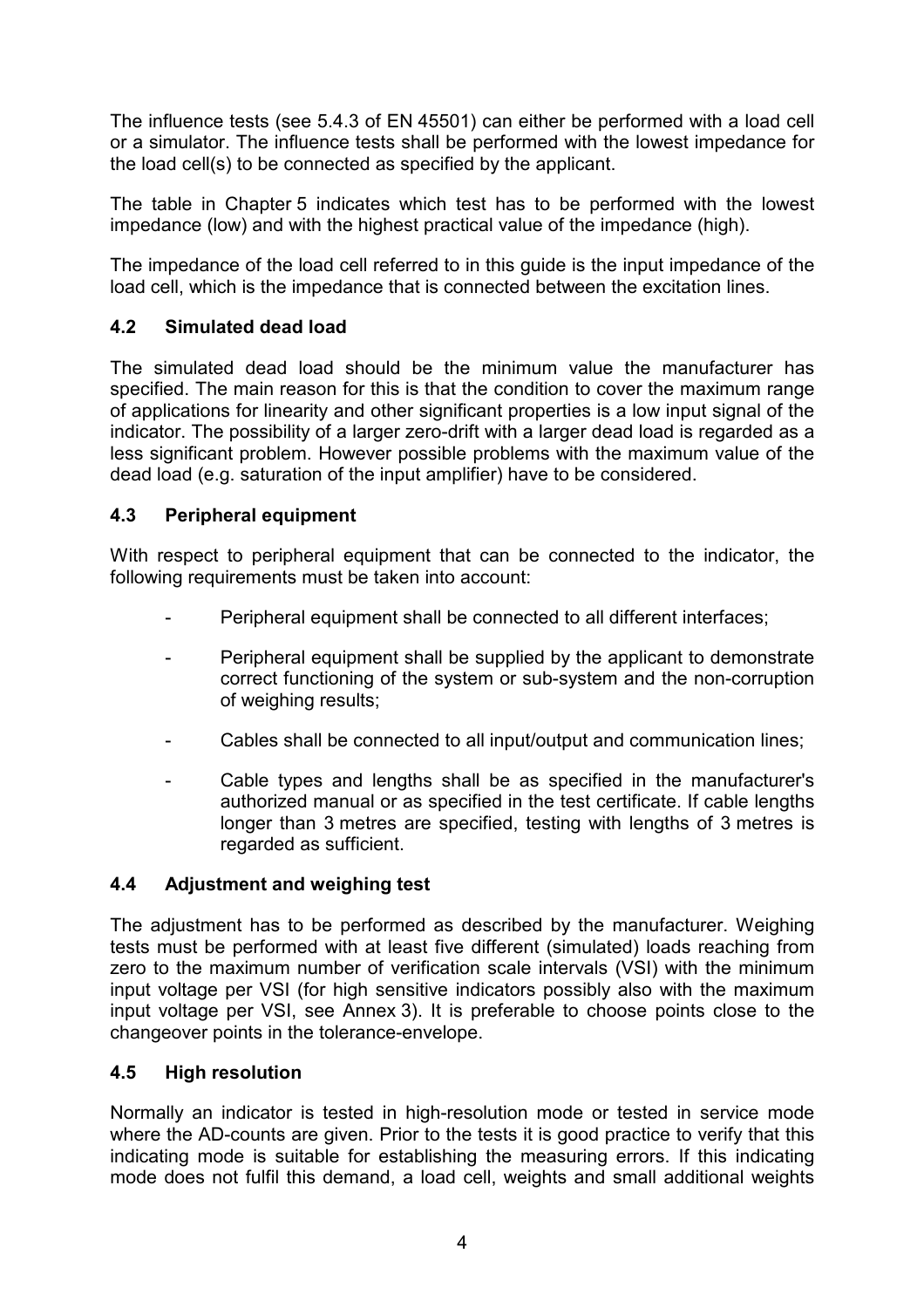<span id="page-6-0"></span>shall be used to determine the change-over points (interval  $=$  VSI  $*$  pi / 5 see A.4.4.4 of EN 45501).

### **4.6 Simulator**

The simulator should be suitable for the indicator. The simulator shall be calibrated for the used excitation voltage of the indicator (AC excitation voltage means also AC calibration).

### **4.7 Fractions and set-up**

The tests where pi has a range of 0.3.. 0.8 the manufacturer defines one value for these tests.

No value for the fraction pi is given with respect to repeatability. It is expected that the indicator will normally not cause a lack in repeatability. In the rare cases it does, special attention has to be paid to the reasons and the consequences.

### **5 REQUIREMENTS**

### **5.1 General requirements**

| Article number<br>EN45501 | Article concerning                    | Fraction $p_i$ | Impedance | $\mu$ V / VSI |
|---------------------------|---------------------------------------|----------------|-----------|---------------|
| A.4.4                     | Weighing performance                  | 0.30.8         | low       | min           |
| A.4.5                     | Multiple indicating device            |                |           |               |
|                           | Analogue                              | 1              | low       | min           |
|                           | <b>Digital</b>                        | 0              | low       | min           |
| A.4.6.1                   | Weighing accuracy with tare           |                | low       | min           |
| A.4.10                    | Repeatability                         |                | low       | min/max **    |
| A.5.2                     | Warm-up time test                     | 0.30.8         | low       | min/max **    |
| A.5.3.1                   | Temperature (effect on amplification) | 0.30.8         | low       | min/max **    |
| A.5.3.2                   | Temperature (effect on no load)       | 0.30.8         | low       | min           |
| A.5.4                     | Power voltage variation               |                | low       | min           |
| 3.9.5                     | Other influences                      |                |           |               |
| B.2.2                     | Damp heat steady state                | 0.30.8         | low       | min/max **    |
| B.3.1                     | Short time power reduction            |                | high*     | min           |
| <b>B.3.2</b>              | <b>Bursts</b>                         | 1              | high*     | min           |
| <b>B.3.3</b>              | Electrostatic discharge               | 1              | high*     | min           |
| <b>B.3.4</b>              | Electromagnetic susceptibility        | 1              | high*     | min           |
| B.4                       | Span stability                        |                | low       | min           |

VSI = Verification Scale Interval

- \* Test has to be performed with load cell.<br>\*\* See Anney 3
- See Annex 3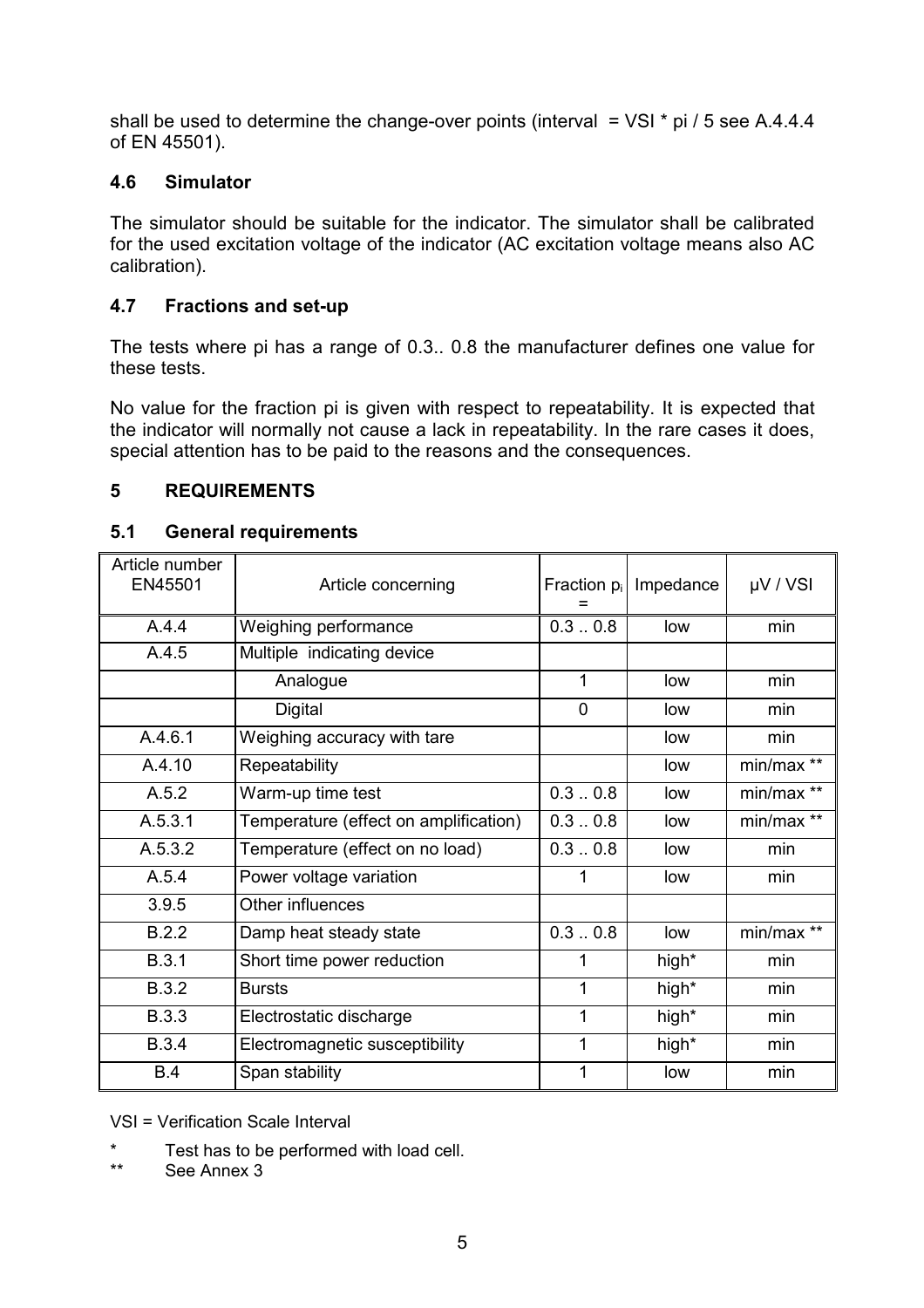The tests where pi has a range of 0.3.. 0.8 the manufacturer defines one value for these tests.

The following refer to EN 45501:

### **EN45501: 3.1.1 Accuracy classes**

The manufacturer has to specify the accuracy class of the instrument in which the indicator may be used. An indicator tested according to the error fractions of this accuracy class cannot be used for an instrument of a higher accuracy class if no additional tests are performed.

### **EN45501: 3.1.2 Minimum value of the verification scale interval**

The manufacturer shall specify the minimum value of the VSI. For an indicator using strain gauge measurement this value is given in µV/VSI.

The reasons for fixing this value are given in Annex 2.

### **EN45501: 3.2 Classification of instruments**

The manufacturer has to specify the maximum number of VSIs (nmax) in which the indicator measuring range can be divided. The number of VSIs shall be within the limits fixed in Table 3 given in EN 45501.

#### **EN45501: 3.3 Additional requirements for a multi-interval and a multiple range instrument**

If the indicator is meant to be used in a multi-interval or a multiple range instrument it has to comply with the relevant requirements.

#### **EN45501: 3.4 Auxiliary indicating devices**

If the instrument has an auxiliary indicating device it has to comply with the requirements concerning these devices.

#### **EN45501: 3.5 Maximum permissible errors**

The error limits applicable to a module Mi that is examined separately are equal to a fraction pi of the maximum permissible errors or the allowed variations of the indication of the complete instrument.

The fractions for any module have to be taken from the maximum permissible error for the accuracy class and the number of verification scale intervals of the complete instrument incorporating the module. The fraction pi shall not exceed 0.8 and shall not be less than 0.3 if more than one module will contribute to the effect in question.

The indicator should comply with the requirements mentioned below if appropriate.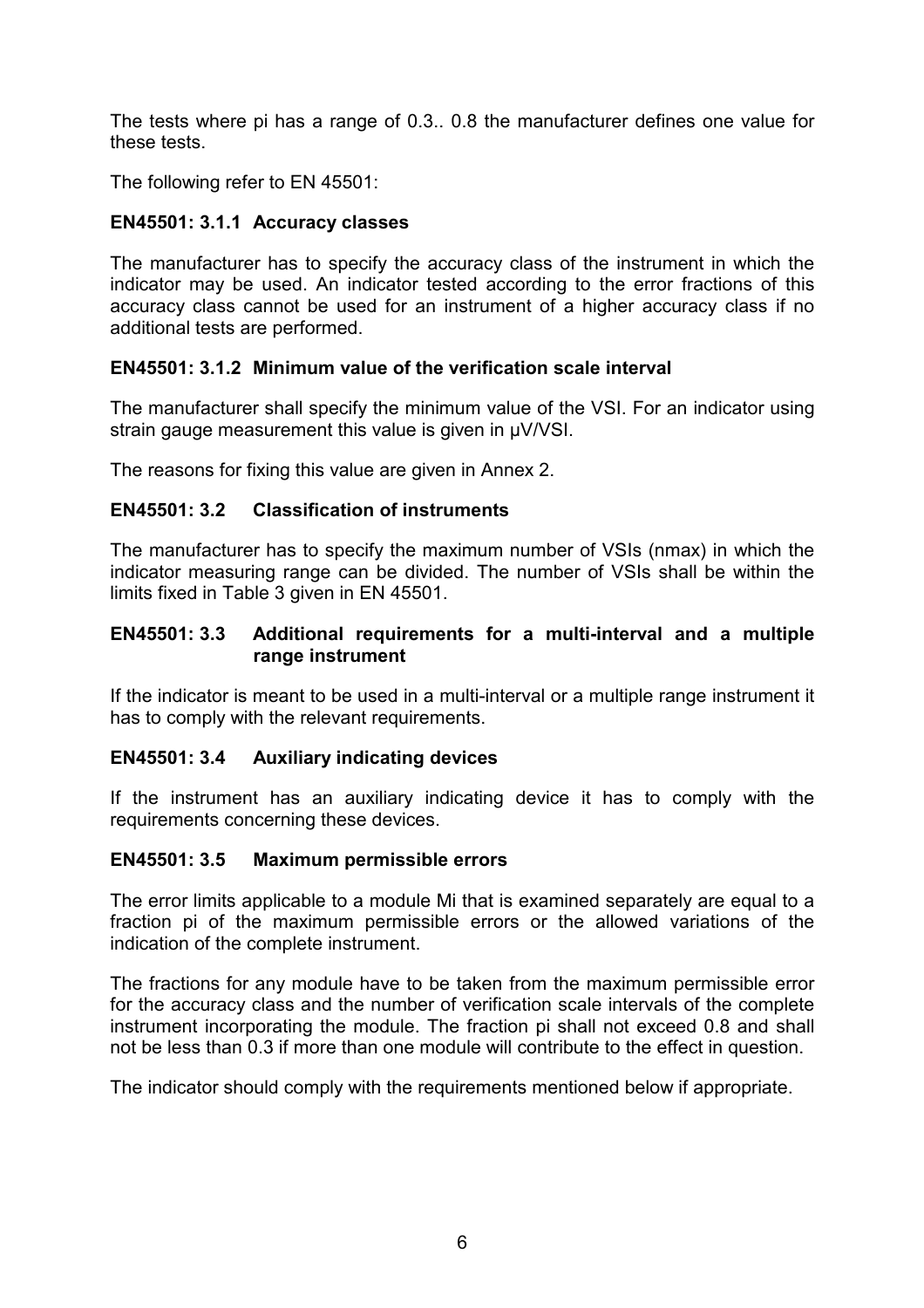### <span id="page-8-0"></span>**5.2 Technical requirements for a semi-self or self-indicating instrument.**

- EN 45501: 4.1 General requirements
- EN 45501: 4.1.1 Suitability
- EN 45501: 4.1.2 Security
- EN 45501: 4.2 Indication of weighing results
- EN 45501: 4.3 Analogue indicating device
- EN 45501: 4.4 Digital indicating device
- EN 45501: 4.5 Zero-setting and zero-tracking devices
- EN 45501: 4.6 Tare device
- EN 45501: 4.7 Preset-tare device
- EN 45501: 4.9 Auxiliary verification devices
- EN 45501: 4.10 Selection of weighing ranges on a multiple range instrument
- EN 45501: 4.11 Devices for selection (or switching) between various load receptors - load transmitting devices and various load measuring devices in use.
- EN 45501: 4.13 Plus and minus comparator instrument
- EN 45501: 4.14 Instrument for direct sales to public
- EN 45501: 4.15 Additional requirements for an instrument for direct sales to the public with price indication
- EN 45501: 4.17 Price-labelling instrument

### **5.3 Requirements for electronic instruments.**

- EN 45501: 5.1 General requirements
- EN 45501: 5.2 Acting upon significant faults
- EN 45501: 5.3 Functional requirements
- EN 45501: 5.4 Performance and span stability test

### **5.4 Computer used as indicator**

See Annex 6 for Table showing necessary testing and documentation for a PC (computer) used as the indicator for a weighing system.

### **6 TESTS**

The relevant parts of the test report and checklist of OIML R76-2 shall be used for an indicator. The non-relevant parts of the OIML R76-2 checklist are (requirements):

> 7.1.5.1 3.9.1.1 4.12.1 4.12.2 4.12.3 4.18.1 4.18.2 4.14.10

Other parts may be not relevant depending on the indicator.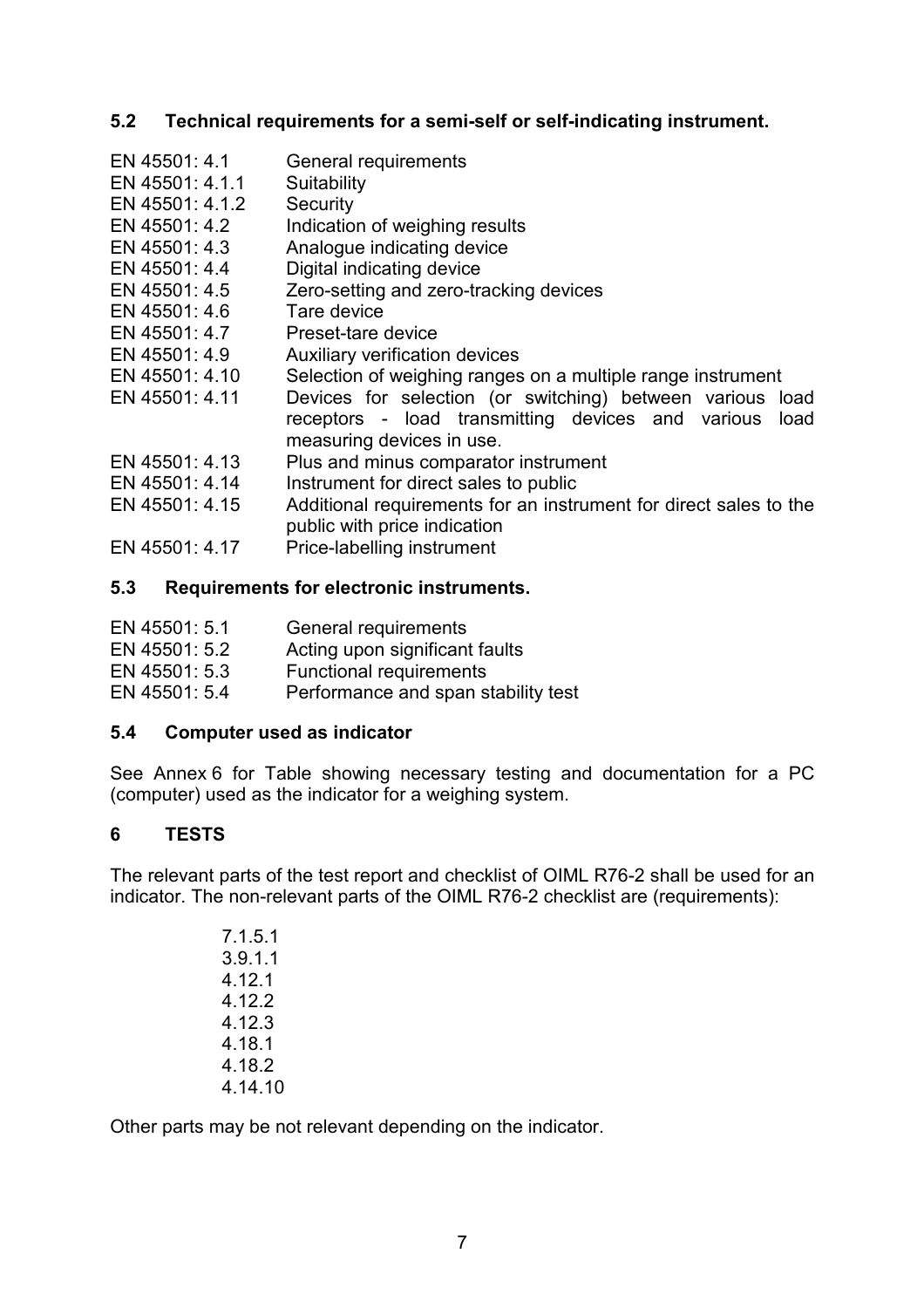### <span id="page-9-0"></span>**6.1 Tare**

The influence of tare on the weighing performance is depending exclusively on the linearity of the error-curve. The linearity will be found when the normal weighing performance tests are carried out. If the error curve shows a significant non-linearity, the error envelope has to be shifted along the curve, to see if the indicator meets the demands for the tare value corresponding with the steepest part of the error curve.

### **6.2 Temperature**

In principle, the temperature effect on the amplification is tested by the following procedure:

- Carry out the prescribed adjustment-procedure at 20 °C;
- Change the temperature and verify that the measuring points are inside the error envelope after correction for a possible zero-shift.

This procedure has only to be carried out at the highest amplification and the lowest impedance to which the indicator can be adjusted if under those conditions the measurement can be carried out with such an accuracy that it is sufficiently certain that non-linearity's found in the error-curve are not caused by the test equipment used.

In case this accuracy cannot be reached (which will probably be the case for high sensitive indicators) the procedure has to be carried out twice. The first measurement has to be carried out with the lowest amplification, using at least 5 measuring points. The second measurement is carried out with the highest amplification, using two measuring points, one at the low end and one at the high end of the measuring range. The change in amplification due to temperature is acceptable if a line of the same form found at the first measurement, drawn between the two points and corrected for a zero-shift, is inside the relevant error-envelope. See Annex 3 for further clarification.

The temperature effect on no load indication is the influence of temperature variation on the zero-point expressed in changes of the input signal in µV. The zero-drift is calculated with the help of a straight line through the indications at two adjacent temperatures. The zero-drift should be less than pi VSI / 5K

The temperature influence can be subdivided in two parts:

- The temperature influence on the indicator;
- The temperature influence on the connecting cables to the load cell(s).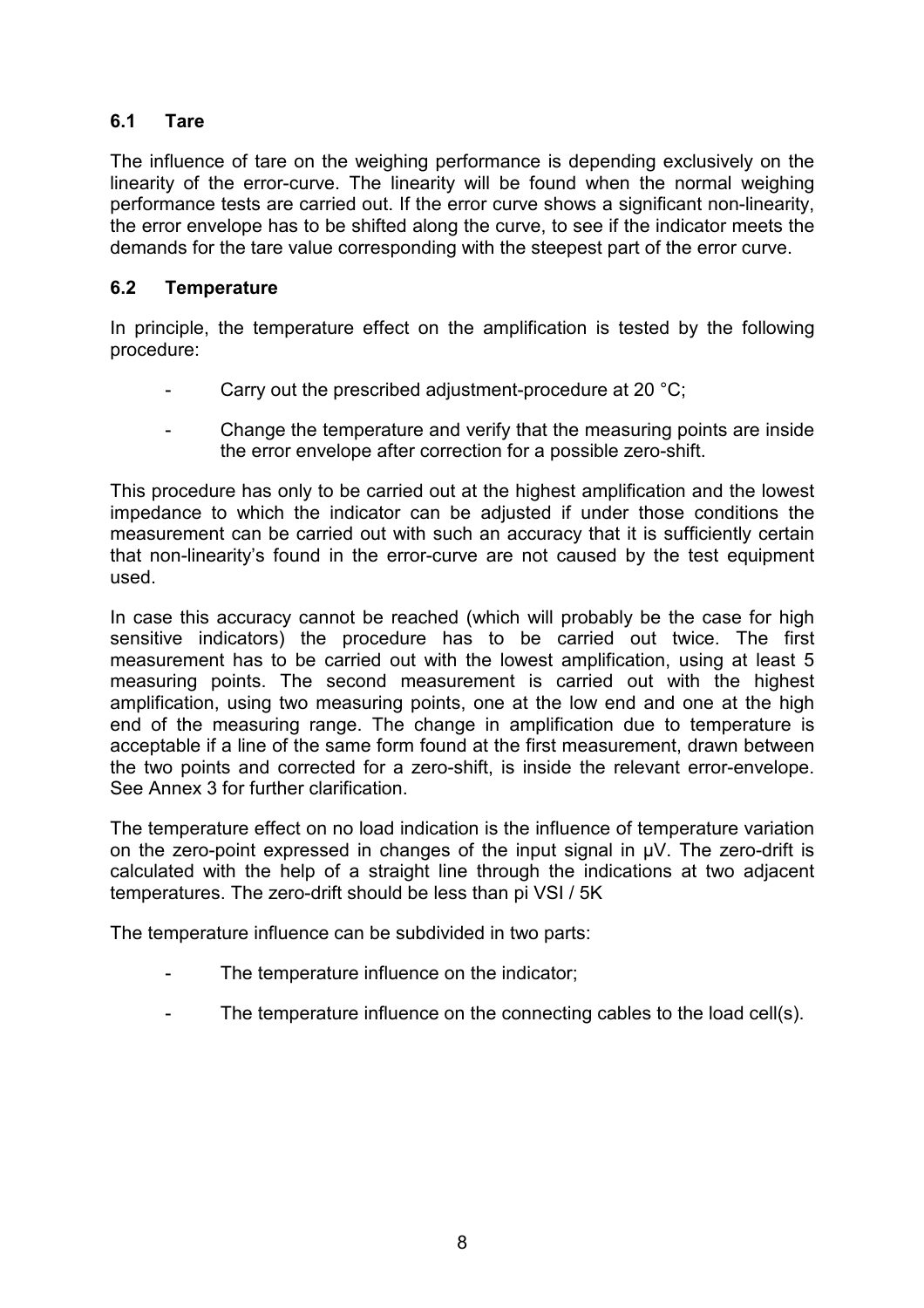<span id="page-10-0"></span>For 6-wire systems the temperature effect on the connecting cables is, in most cases, eliminated sufficiently. This should however be checked either by performing the tests with the maximum cable length as specified by the manufacturer or with the method given in Annex 5. For the 4-wire systems the indicator can be tested either with the specified cable length connected to the indicator or with the method described in Annex 5.

The method described in Annex 5 may not be applicable for indicators with AC excitation voltage.

### **6.3 Other influences**

Other influences and restraints should be taken into consideration for the complete instrument and not for the modules.

### **7 TEST CERTIFICATE**

The possibility of other Notified Bodies using the test results would be greatly enhanced if a test certificate for the indicator is issued. An example of the layout is given in Annex 4.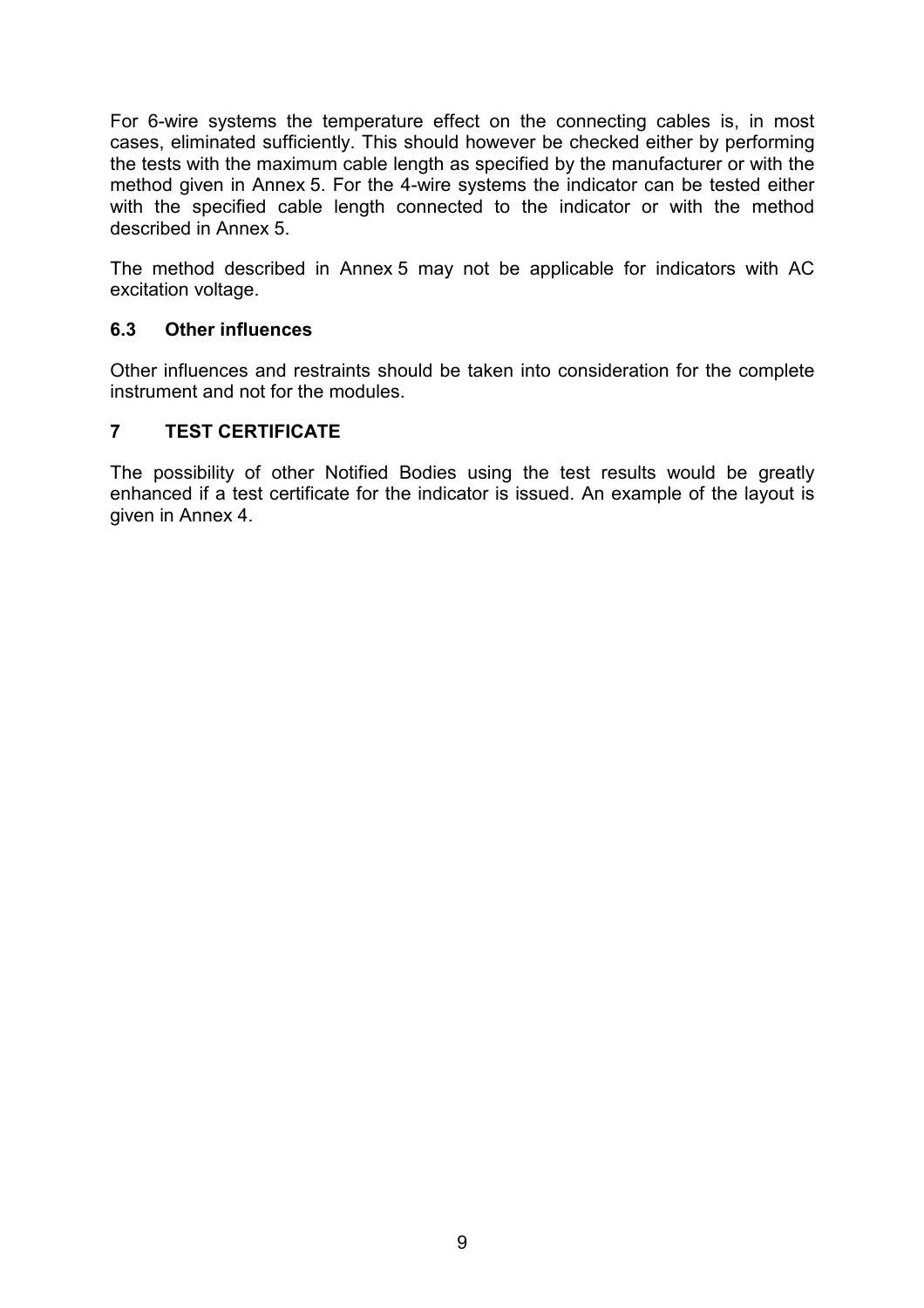#### **ANNEX 1 REQUIRED SPECIFICATIONS**

<span id="page-11-0"></span>Applicant

**Manufacturer** 

Type

Intended use in Classes

Maximum number of verification scale intervals n

Load cell excitation power supply (V AC or DC)

Form (and frequency (Hz)) of the power supply

Maximum signal voltage for dead load (mV) Minimum signal voltage for dead load (mV)

Minimum input-voltage per Verification scale interval (µV)

Measuring range minimum voltage (mV) Measuring range maximum voltage (mV)

Minimum load cell impedance (Ohm) Maximum load cell impedance (Ohm)

Operating temperature range (°C)

Power supply requirements (V AC)

Value of the fractional error pi

Sense systems available

Specification of the load cell cable type

length cross section impedance

Specification interfaces/peripherals cables

interface types protective or not (see 5.3.6.1, 5.3.6.3 and 5.3.6.2 of EN 45501)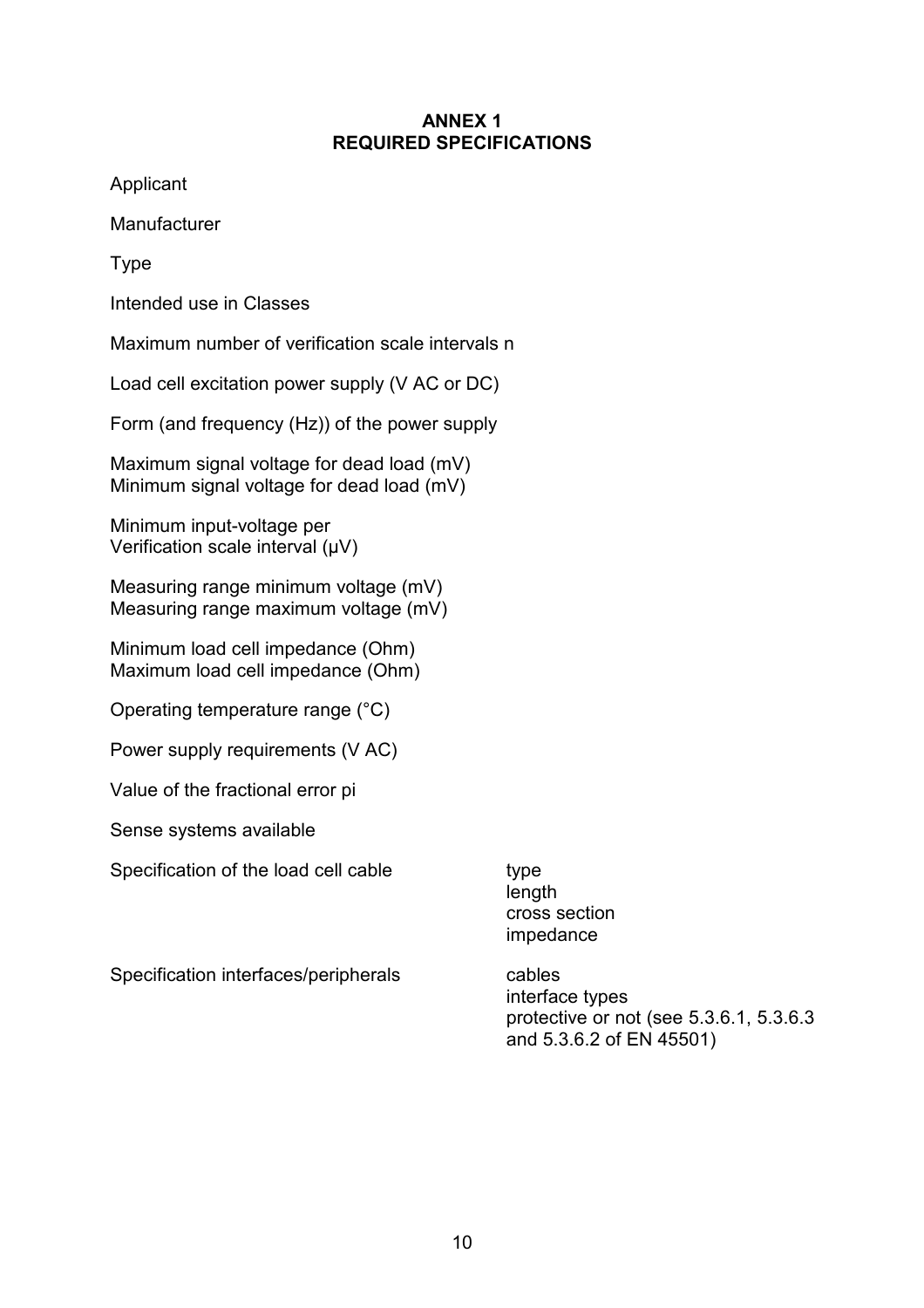#### **ANNEX 2 SPECIFICATION OF SENSITIVITY**

<span id="page-12-0"></span>The value of the verification scale interval is expressed in  $\mu$ V per verification scale interval in the case of strain gauge measurement.

The reasons for fixing this value are the following:

- It specifies the maximum sensitivity of the indicator, which is a very important parameter, in the correct way.
- By specifying the maximum sensitivity of the indicator the maximum amplification is fixed, which is very important for the signal/noise ratio.
- The drift in offset-voltage of the amplifier can be seen as zero-drift. The smaller the input voltage per VSI, the larger the influence of that drift. For a certain small value of the input signal per VSI, the indicator will no longer comply with 3.9.2.3 of EN 45501.
- The VSI cannot be expressed in units of mass because generally it is not known what capacity load cell will be connected to the indicator.

Furthermore it is an easy parameter to evaluate the proper combination with a load cell. The following example elucidates this.

The indicator is tested under the following conditions with a load cell:

- 1 the sensitivity of the load cell is 2 mV/V;
- 2 the excitation power supply is 10 V;
- 3 the load cell weighing range is 30% of maximum capacity;
- 4 the number of verification scale intervals is 6000 VSI;
- 5 therefore the unit per verification scale interval expressed in microvolts is:

(2 [mV/V] 10 [V] 30%) / 6000 VSI = 1 µV/VSI.

The test is carried out and, if the indicator performs within the MPE allowance with respect to the value calculated under 5, a test certificate is issued.

If the manufacturer of a weighing instrument combines the indicator with a tested load cell that does not have a sensitivity of 2 mV/V but 1 mV/V while the other parameters described above remain the same, then the indicator will have a unit per verification scale interval of 0.5 µV/VSI instead of 1 µV/VSI. In this case the instrument will possibly not comply with the requirements for the temperature effect on no load indication (3.9.2.3 of EN 45501).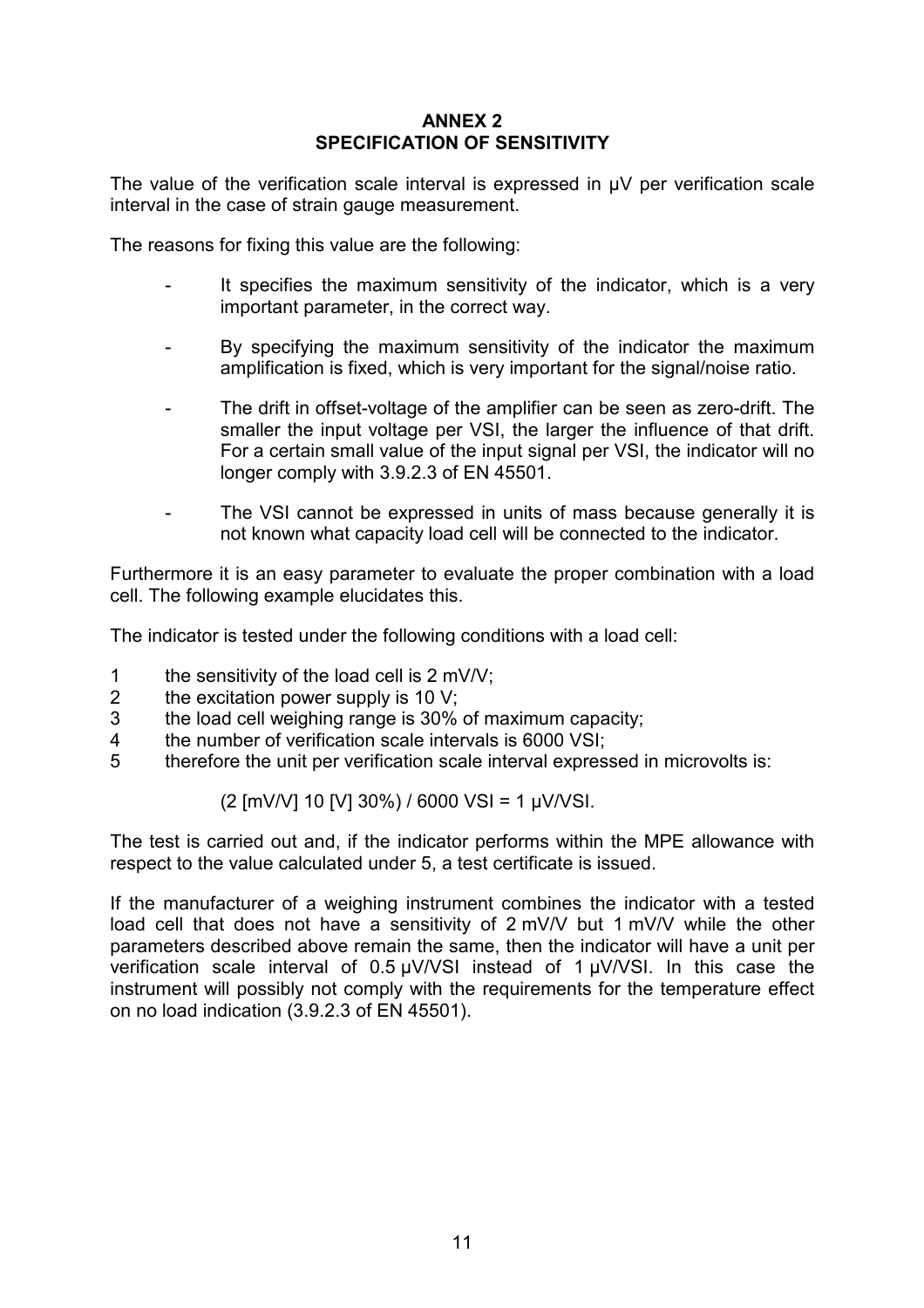#### **ANNEX 3 TEMPERATURE INFLUENCE ON AMPLIFICATION**

<span id="page-13-0"></span>The absolute accuracy of the value of an amplification factor (VSI/µV) of an indicator is depending on many parameters, such as:

- the length of the cable to the load cell or the simulator;
- the impedance of the indicator;
- the value of the excitation power supply;
- the form of the excitation power supply:
- thermo-emf in the connecting points;
- the uncertainty of the voltage measuring device;
- the uncertainty of the excitation power supply:
- the small value of the input signal  $(uV)$ ;
- traceability, repeatability, stability;
- set-up parameters of the voltage ratio of the load cell simulator (if used).

#### Example:

If the minimum input-voltage per VSI is very low, i.e. less than or equal to 1 µV/VSI, it is very hard to find a suitable simulator or load cell to measure the linearity. If the value of the fraction pi is 0.5 for an indicator with 1  $\mu$ V/VSI then the maximum permissible error in the lower envelope is 0.25 µV/VSI. The simulator should have an error better than 0.05 µV/VSI or at least the repeatability should be better than 0.05 µV/VSI.

#### **Measurement at two amplifications**

- (a) The linearity of the indicator is tested over the complete input range, i.e. a typical indicator with a load cell excitation power supply of 12 V has a measuring range of 24 mV. If the indicator is specified for 6000 VSI's the linearity can be tested with 24 mV/6000 VSI =  $4 \mu$ V/VSI.
- (b) With the same set-up the temperature effect on the amplification shall be measured, during the static temperature test and during the damp heat steady state test.
- (c) After that the indicator is set-up with the minimum dead load specified and with the minimum input voltage/VSI. Suppose this value is 1 µV/VSI, which means that only 25% of the input range is used.
- (d) The indicator will now be tested with an input voltage close to 0 mV and close to 6 mV. The indication at both input voltages is registered at 20, 40, -10, 5 and 20 °C. The difference between the indication at 6 mV (corrected for the indication at 0 mV) at 20 °C and the corrected indications at the other temperatures are introduced in a graph. The points found are connected to the zero point by means of curves of an equal form as those found (a) and (b). The curves drawn must be within the error-envelope for 6000 VSIs.
- (e) During this test the temperature-effect on no load indication can also be measured to see if the effect is less than pi × 1VSI/5 K.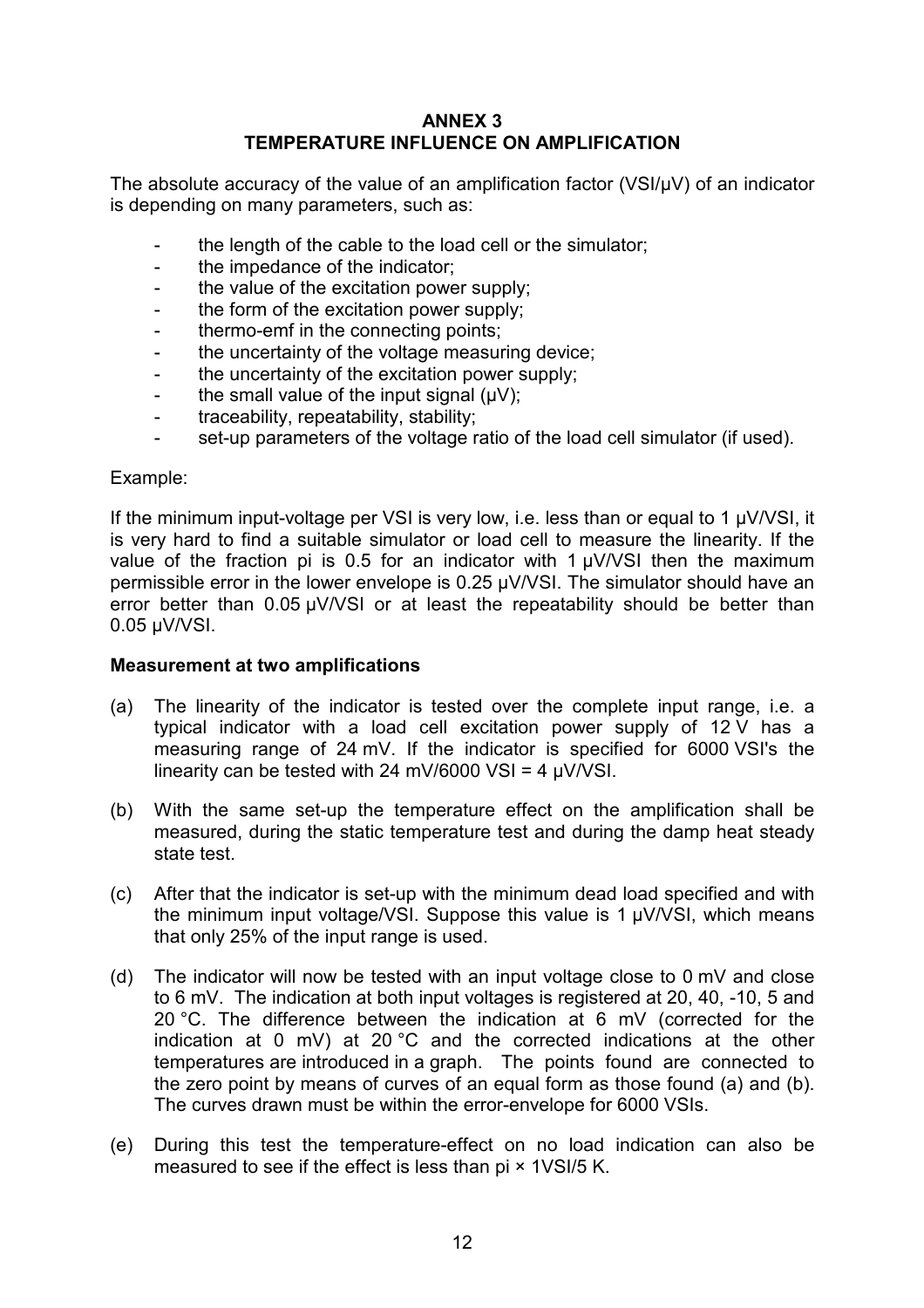(f) If the indicator fulfils the above-mentioned requirements it also complies with 3.9.2.1, 3.9.2.2, 3.9.2.3 of EN 45501 and it complies with the requirements for the static temperature test and damp heat steady state test.

### **Conclusion**

For indicators with a very high input sensitivity two separate tests are made. In this way it is possible to test indicators with an input voltage between 2 µV/VSI and 1 µV/VSI. Below this value a simulator is very difficult to be used. If a manufacturer wants a lower value than 1 µV/VSI he has to supply an acceptable procedure and suitable testing equipment.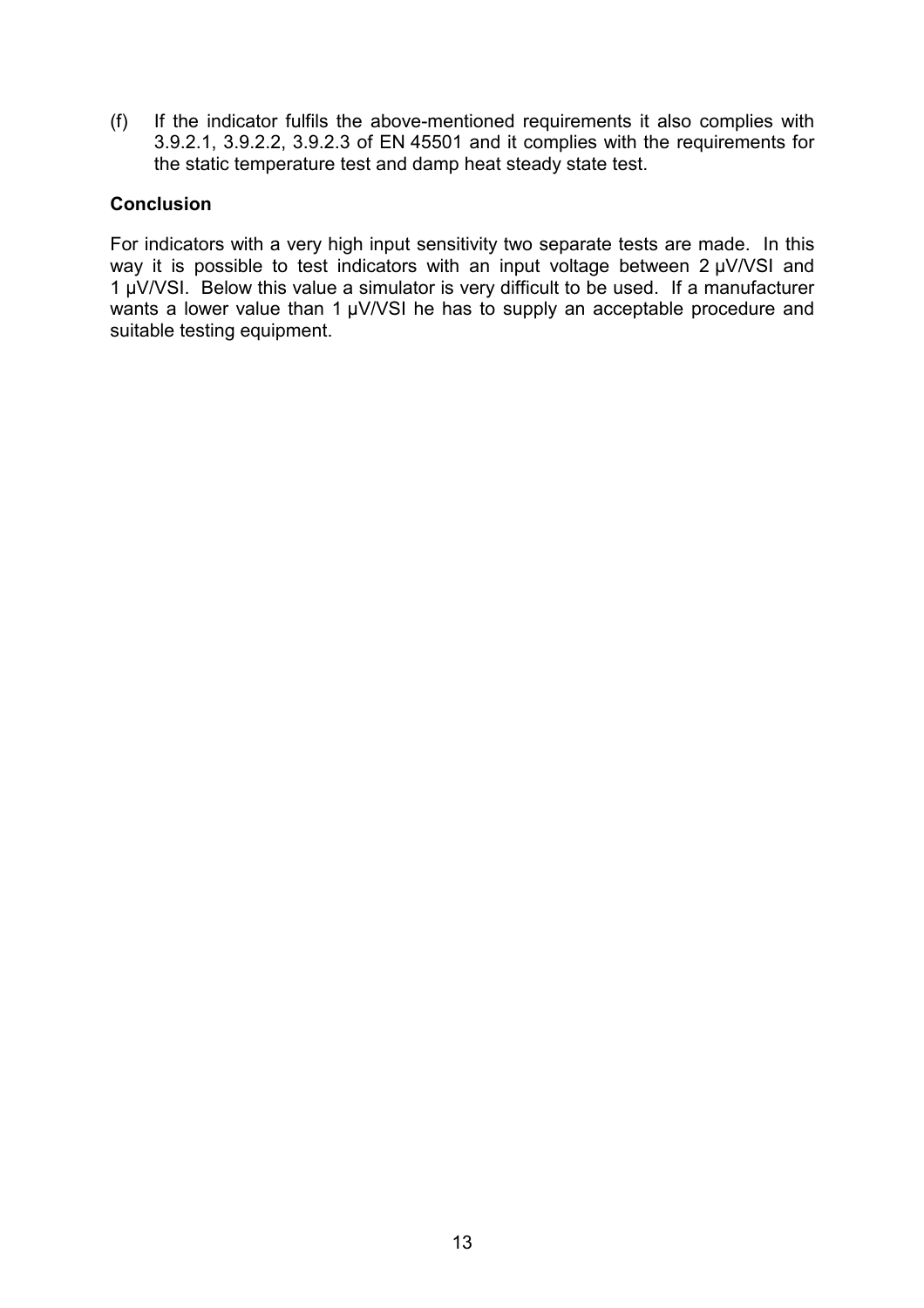#### **ANNEX 4 LAYOUT OF THE TEST CERTIFICATE OF THE INDICATOR**

<span id="page-15-0"></span>

|                                   | <b>Test Certificate Number</b>                                                                                                                                                                                                                                                                                                                                                                                                                                                                                                                  |
|-----------------------------------|-------------------------------------------------------------------------------------------------------------------------------------------------------------------------------------------------------------------------------------------------------------------------------------------------------------------------------------------------------------------------------------------------------------------------------------------------------------------------------------------------------------------------------------------------|
| Issued by:                        | Notified Body ABCD<br><b>Street</b><br>City<br>Country<br>Notified body number                                                                                                                                                                                                                                                                                                                                                                                                                                                                  |
| In accordance with:               | Paragraph 8.1 of the European Standard on metrological aspects of<br>non-automatic weighing instruments EN 45501:1992/AC:1993 and<br>WELMEC 2.1. The applied error fraction $p_i$ with reference to<br>paragraph 3.5.4 of this standard is $0.5^{1}$                                                                                                                                                                                                                                                                                            |
| Applicant:                        | Name of the applicant<br><b>Street</b><br>City<br>Country                                                                                                                                                                                                                                                                                                                                                                                                                                                                                       |
| In respect of:                    | The model of an indicator, tested as a part of a weighing<br>instrument.<br>Manufacturer:<br>Type:                                                                                                                                                                                                                                                                                                                                                                                                                                              |
| Characteristics:                  | Suitable for a non-automatic weighing instrument with the following<br>characteristics:<br>Class [I, II, III or IIII], [single range, multiple-range, multi-interval or<br>multi-indicating], [plus-minus comparator instrument, direct sales to<br>public with or without price indication, price labelling instrument,<br>industrial or instrument similar to one normally used for direct sales<br>to public]<br>The maximum number of verification scale intervals is: xxxxx<br>In the description no further characteristics are described |
| Description and<br>documentation: | The indicator is described in the description number No and in the<br>documentation folder number No.                                                                                                                                                                                                                                                                                                                                                                                                                                           |
| Remarks:                          | Summary of tests involved: see description number No.<br>(This test certificate cannot be quoted in an EC Type-approval<br>certificate without permission of the applicant quoted above) <sup>2)</sup>                                                                                                                                                                                                                                                                                                                                          |
| City:                             |                                                                                                                                                                                                                                                                                                                                                                                                                                                                                                                                                 |
| Notified Body's name:             |                                                                                                                                                                                                                                                                                                                                                                                                                                                                                                                                                 |
| Name and status of signatory:     |                                                                                                                                                                                                                                                                                                                                                                                                                                                                                                                                                 |

The annex comprises x pages (if necessary)

This test certificate does not have the meaning of a type approval document as mentioned in Directive 90/384/EEC.

**1)** The error fraction  $p_i$  mentioned under "In accordance with" must be regarded as the decisive value for the application of the test certificate.

**2)** This sentence, under "Remarks", is mentioned only on request of the applicant.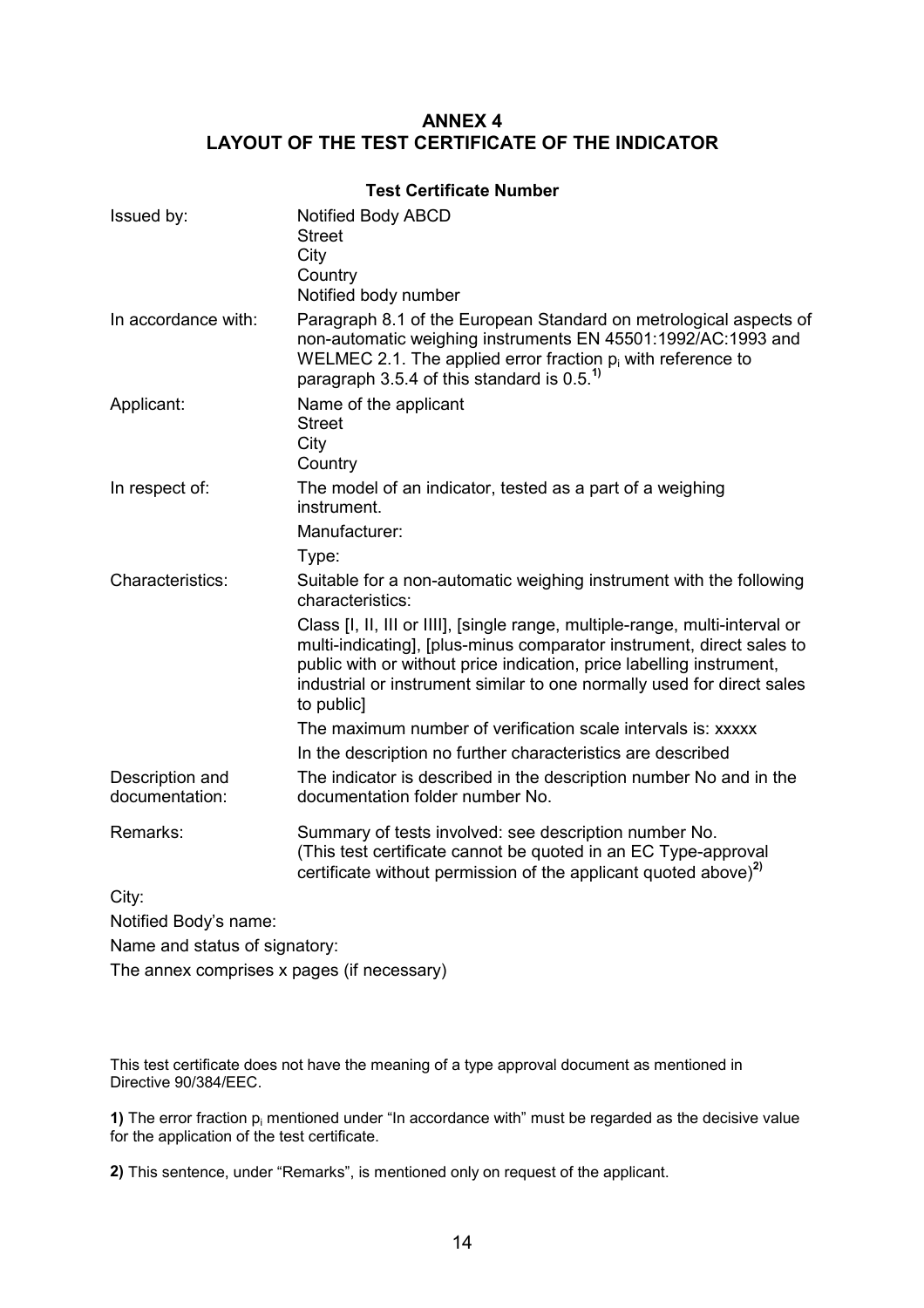### **ANNEX 4 (continued)**

#### **Descriptive Annex to Test Certificate Number**

- 1 Name and type of instrument
- 2 Functional description of the instrument (including photographs, schematic views, exploded views, a list of devices etc.)
- 3 Technical data (including: maximum cable length  $[m/mm^2]$ )
- 4 Interfaces
- 5 Conditions for use (for example: special inscriptions)
- 6 Location of seals

#### **Tests carried out**

The indicator is tested according to the Procedure on Testing Indicators with the following important deviations:

(Here the necessary information must be given, to make it clear which tests will have to be carried out on the complete instrument).

#### **Content of documentation to be held by the Notified Body**

1 Product specification

Contents: Description **Drawings** Block diagrams Flow charts Circuit diagrams

2 Examination report

(including an explanation of how the essential requirements are to be met)

3 Test results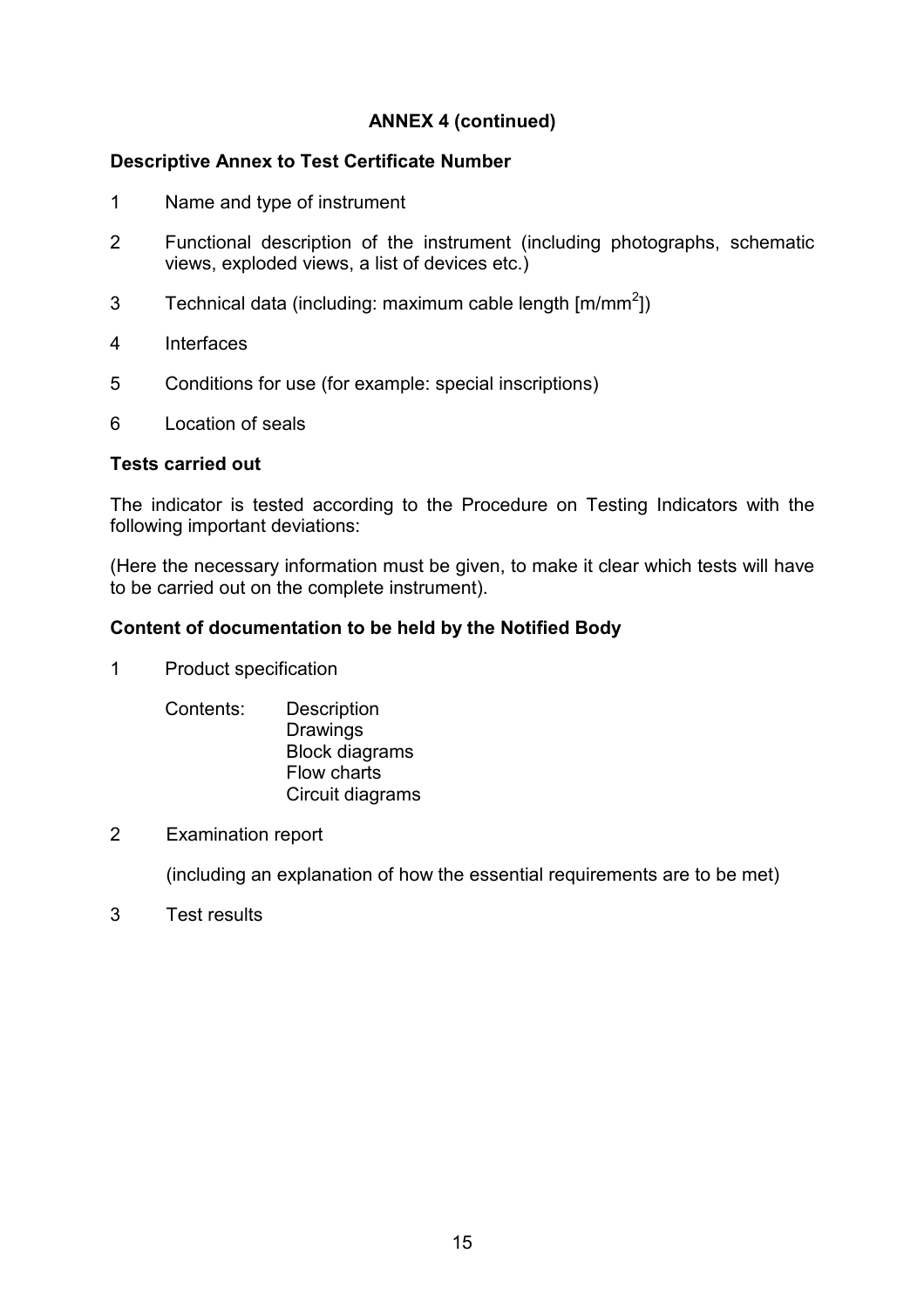#### **ANNEX 5 TESTING OF LOAD CELL INTERFACES**

### <span id="page-17-0"></span>**CONTENTS**

- **1 MEASURING EQUIPMENT AND TEST SETUP**
- **2 TEST METHOD**
- **3 BACKGROUND TO THE TEST METHOD**

### **1 MEASURING EQUIPMENT AND TEST SET-UP**

The measuring equipment illustrated on the following figure serves as an example.

The cable resistance simulator is equipped with an 8-position switch for simulation of different cable resistances. Four equal resistances are in operation at each position. In addition to that, there are two switches for disconnecting the sense wires one by one, if any.

The excitation load simulator is used for simulation of more load cells, in this case for simulation of a multiple of 350 ohm cells together with a 350 ohm load cell simulator.

In case of another load cell impedance, this can be simulated using Rex.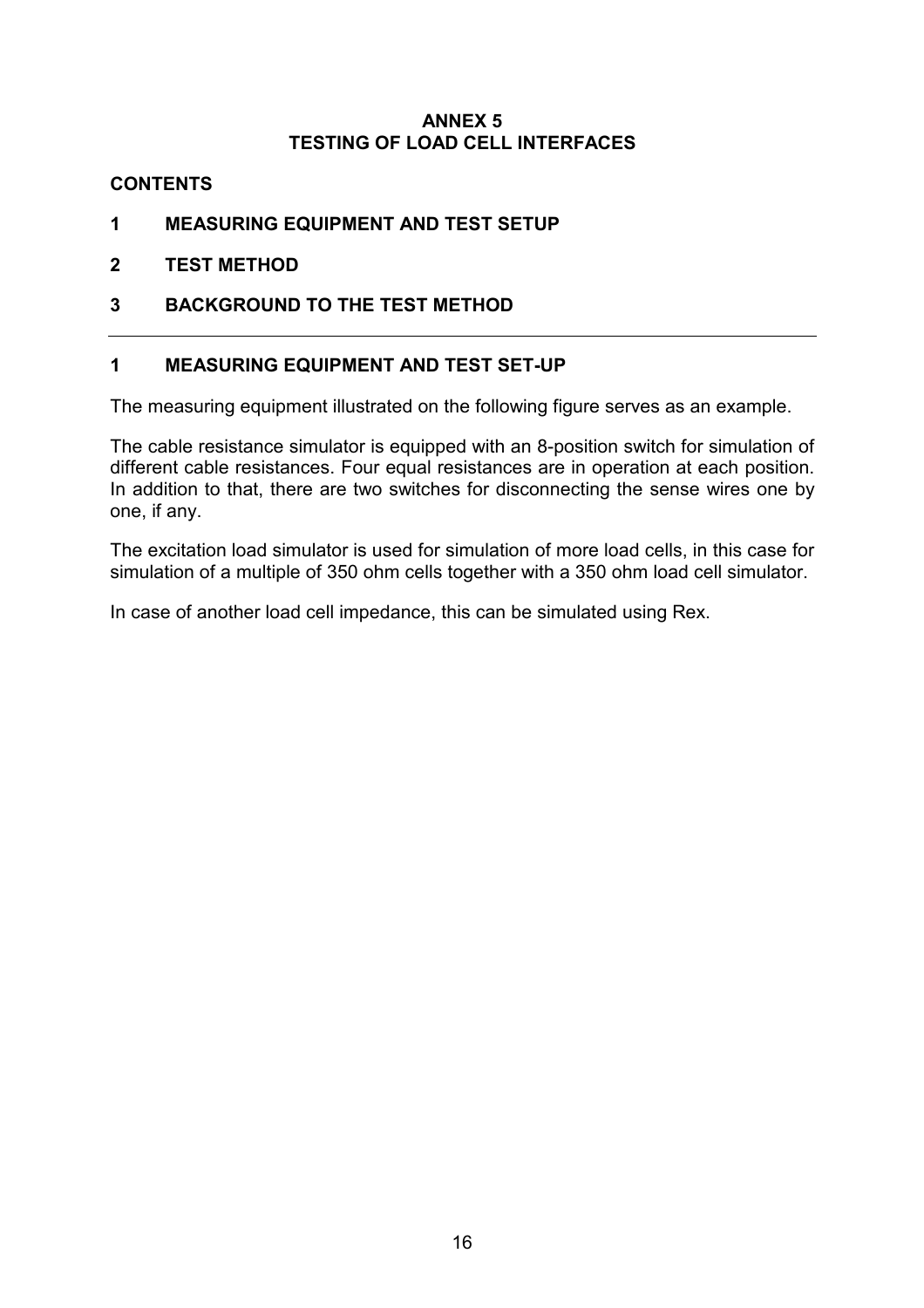#### **MEASURING EQUIPMENT FOR EXAMINATION OF LOAD CELL INTERFACES OF WEIGHING INDICATORS**

#### **REFERENCE: WELMEC 2.1 Guide to testing of indicators**

#### **EQUIPMENT: 1. Weighing indicator subject to examination**

- measuring principle: Unconditional, with or without remote sense

- **2. Cable resistance simulator**
	- resistances: 0 50.3 ohm
	- remote sense: Two switches for interruption of the sense wires
- **3. Excitation load simulator**
	- equivalent loads: 1 12 load cells of 350 ohm
- **4. Load cell simulator or load cell**
	- impedance: 350 ohm

## **Uncertainty of**

**Measurement:** To be specified

#### Cable Excitation Load cell resistance simulator **load** simulator Indicator simulator 350 ohm ガ R1c'  $R_{\rm c}$ Rex + Excitation  $\overline{C}$ R  $Re$  $\overline{\mathrm{F}}$ +Sense 6 00001  $Re$ - Sense G.  $\overline{\mathcal{L}}$  $Re$  $\, {\bf B}$ Excitation  $\overline{2}$ + Signal A Ľ - Signal  $\mathbf D$ 4 Ground  $\overline{E}$  $Rlc = \frac{Rex * Rlc'}{Rex + Rlc'}$

#### **Resistance values :**

| Position | Rc    |
|----------|-------|
|          | (ohm) |
| 0        | 0     |
| 1        | 0.34  |
| 2        | 1.13  |
| 3        | 1.93  |
| 4        | 5.26  |
| 5        | 10    |
| 6        | 20    |
| 7        | 33.3  |
| 8        | 50.3  |

| sition         | Rc<br>(ohm) | Pos. | Rex<br>(ohm) | <b>RIc</b><br>(ohm) | Number of<br>load cells |
|----------------|-------------|------|--------------|---------------------|-------------------------|
| 0              |             |      |              |                     |                         |
| 1              | 0.34        |      | Open         | 350                 |                         |
| $\overline{2}$ | 1.13        | 2    | 350          | 175                 | 2                       |
| 3              | 1.93        | 3    | 117          | 87.5                |                         |
| 4              | 5.26        | 4    | 73           | 60                  | 6                       |
| $\overline{5}$ | 10          | 5    | 51           | 44                  | 8                       |
| 6              | 20          | 6    | 39           | 35                  | 10                      |
| $\overline{7}$ | 33.3        | 7    | 32           | 29                  | 12                      |
| 8              | 50.3        |      |              |                     |                         |

## **TEST SET-UP:**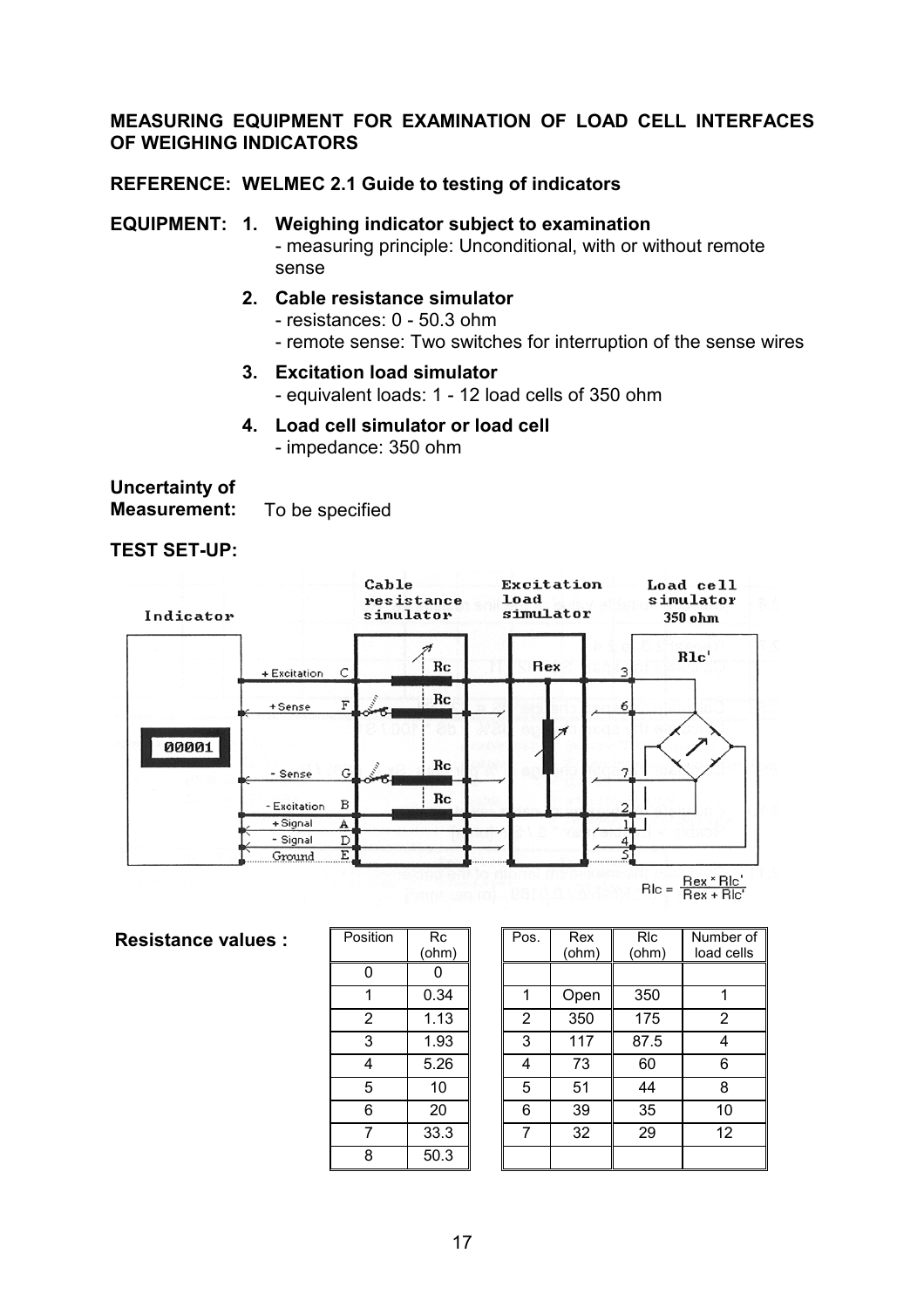#### **2 TEST METHOD**

#### Preparation

*The measuring equipment and test set-up appear from Section 1. The wiring should be done according to the illustrated example. Adjust the indicator for high resolution, if possible for d = e/10. The indicator shall be adjusted to the specified minimum µV/e. Allow the equipment to warm up until stable indication.*

Calculate Ecable'max from the result of the temperature testing of the instrument.

Enter the value in a suitable form as shown on the following pages.

#### **One load cell :**

- 2.1 Select : Rex = Infinite
- 2.2 Select :  $Rc = 0$  ohm.
- 2.3 Apply minimum load on the load cell simulator (or the load cell). Note the indication I1. Enter the value in the form.
- 2.4 Apply maximum load. Note the Indication I2.
- 2.5 Calculate the span  $S1 = 12 11$ .
- 2.6 Select a suitable value of the line resistance Rc.
- 2.7 Repeat 2.3 to 2.4. Calculate the span S2 = I2 - I1.
- 2.8 Calculate the span change dS = S2 S1. Calculate the span change  $dS\% = dS * 100 / S1$ .
- 2.9 Calculate the span change in % per ohm Sx = dS% / Rc.
- 2.10 Calculate the maximum cable resistance: Rcable = Ecable'max  $*$  5 / Sx [ohm]
- 2.11 Calculate the maximum length of the cable: l'cable =  $q *$  Rcable / 0.0169 [m per mm<sup>2</sup>]
- 2.12 Select a new Rc and repeat 2.7 to 2.11. Select again a new Rc and repeat 2.7 to 2.11.
- 2.13 Calculate the mean value of the observations. Apply this result.

#### **More load cells :**

- 2.14 Select Rex = Maximum number of load cells, if any.
- 2.15 Repeat 2.2 to 2.13.
- 2.16 Enter all the measuring results in the following spreadsheet form and let a PC program do the calculation work.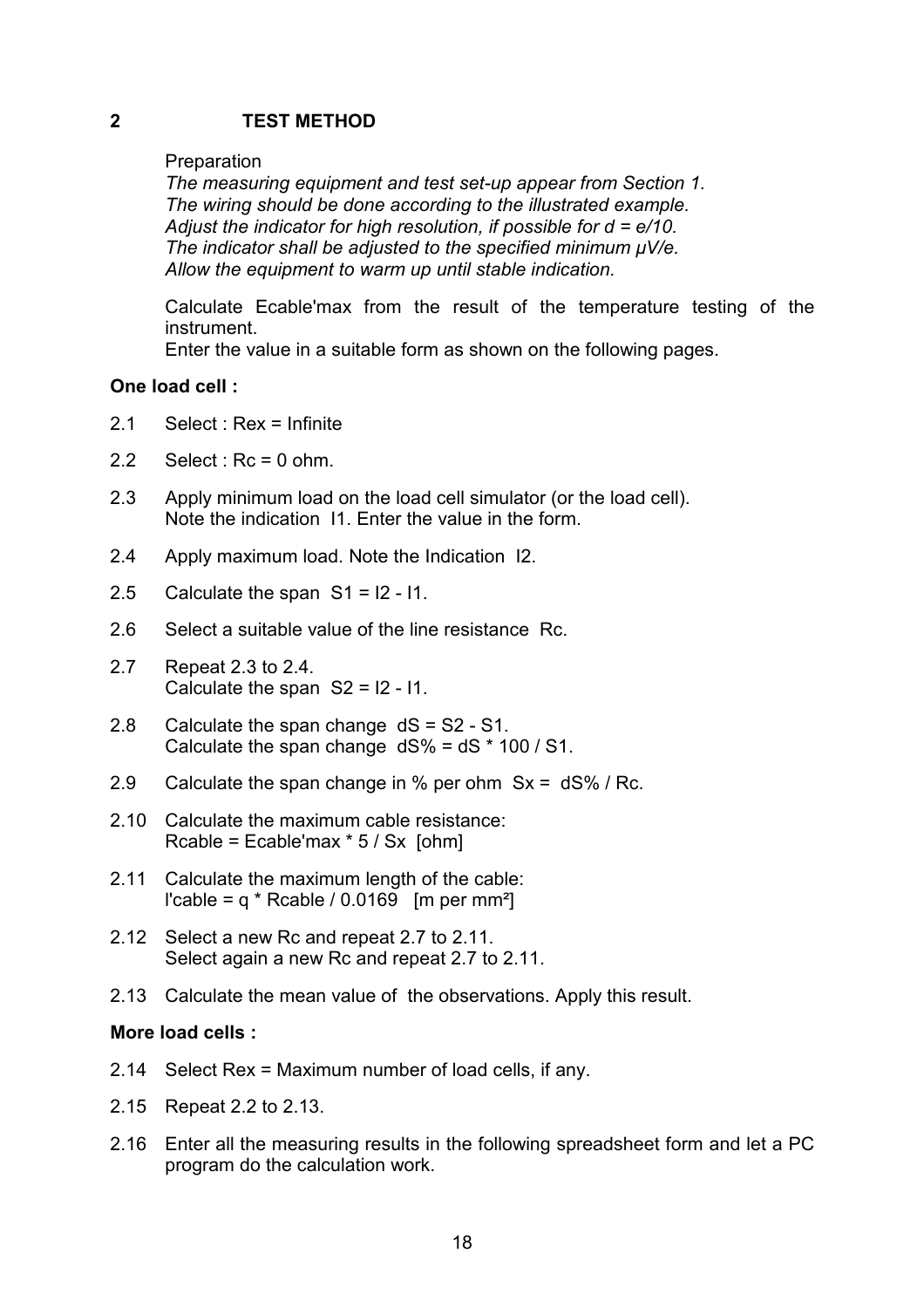#### **Testing of the load cell interface of the weighing indicator**

*Reference* : *WELMEC 2.1 Guide for testing of indicators*



| Impedance  |      | <b>Measurements</b>              |    |            |                |                | <b>Span calculations</b> |             |       | Maximum cable |                   |
|------------|------|----------------------------------|----|------------|----------------|----------------|--------------------------|-------------|-------|---------------|-------------------|
| of load    | Line | Load                             |    | Indication |                | Span           |                          | Span change |       | Resistance    | Length            |
| <b>RIC</b> | Rc   |                                  | 11 | 12         | S <sub>1</sub> | S <sub>2</sub> | dS                       | dS%         | Sx    | Rcable        | l'cable           |
| ohm        |      | ohm <sup>ol</sup> of range count |    | count      | count          | count          | count                    | $\%$        | %/ohm | ohm           | m/mm <sup>2</sup> |
|            |      |                                  |    |            |                |                |                          |             |       |               |                   |
|            |      |                                  |    |            |                |                |                          |             |       |               |                   |
|            |      |                                  |    |            |                |                |                          |             |       |               |                   |
|            |      |                                  |    |            |                |                |                          |             |       |               |                   |
|            |      |                                  |    |            |                |                |                          |             |       |               |                   |
|            |      |                                  |    |            |                |                |                          |             |       |               |                   |
|            |      |                                  |    |            |                |                |                          |             |       |               |                   |
|            |      |                                  |    |            |                |                |                          |             |       |               |                   |
|            |      |                                  |    |            |                |                |                          |             |       |               |                   |
|            |      |                                  |    |            |                |                |                          |             |       |               |                   |
|            |      |                                  |    |            |                |                |                          |             |       |               |                   |
|            |      |                                  |    |            |                |                |                          |             |       |               |                   |
|            |      |                                  |    |            |                |                |                          |             |       |               |                   |
| Mean:      |      |                                  |    |            |                |                |                          |             |       |               |                   |

*Formulae: S1 = I2-I1 Ecable'max = (pi\*mpe\*100)/(n'max\*e)-Es ds = S2-S1 Rcable = Ecable'max\*5/Sx=rho\*l'cable/q ds% = dS\*100/S1 rho = 0,0169*

*Sx = dS%/dRc l'cable = q\*Rcable/0,0169*

*dRc = Rc-Rc(short) q = sectional area of one wire*



Observer :

Date :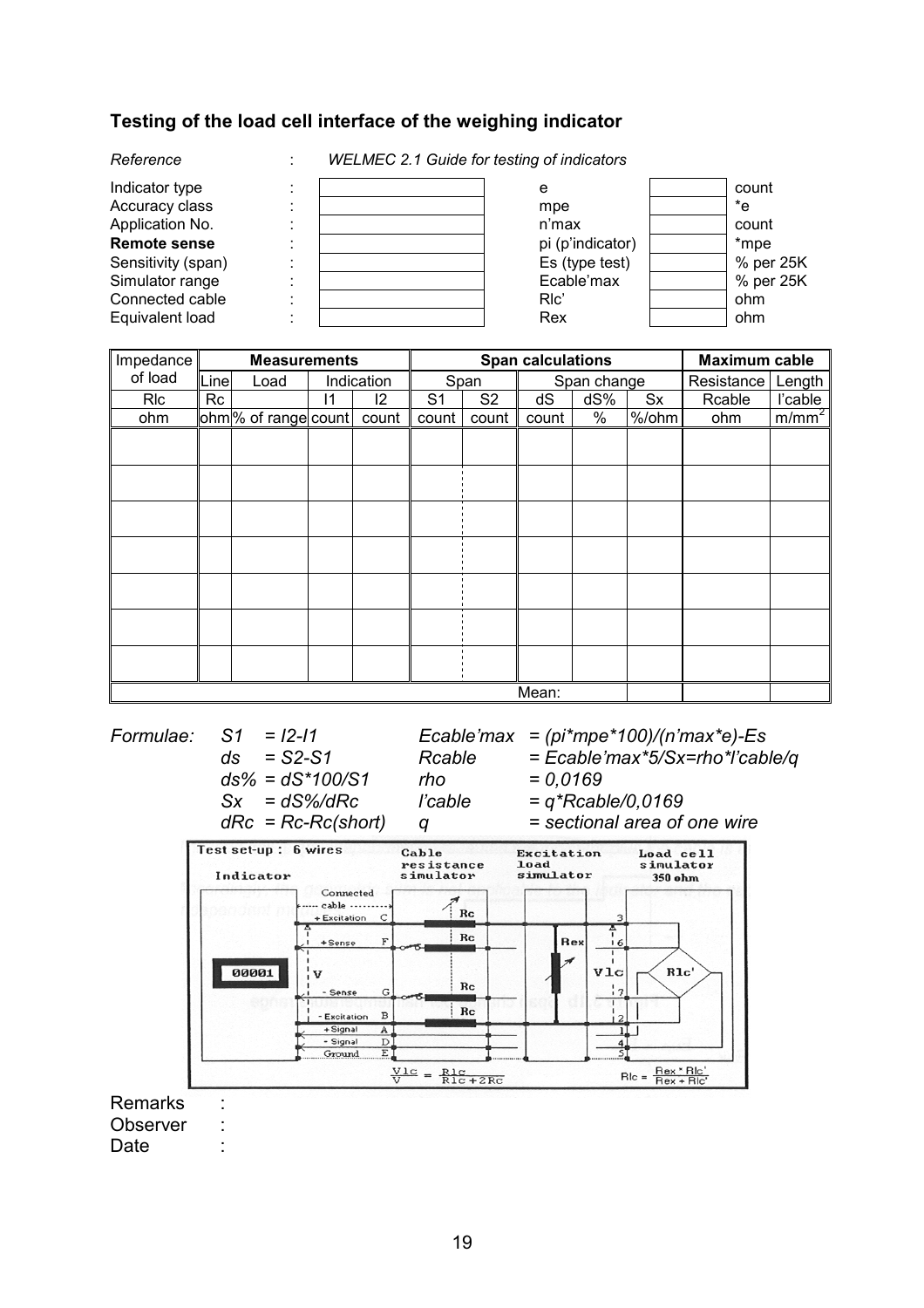### **3 BACKGROUND TO THE TEST METHOD**

The basis of the whole theory is the application of the result of a temperature testing of the weighing instrument.

#### **3.1 Span change (or variation), Es, per half temperature range**

This can be illustrated as follows :





 $E_{\text{high}}$ : Span error at high temperature,  $T_{\text{high}}$ 

 $E_{low}$ : Span error at low temperature,  $T_{low}$ 

The span change per half temperature range  $E_{half}$  is as follows:





$$
E_{\text{half}}=\frac{E_{\text{high}}-E_{\text{low}}}{2}
$$

If the temperature range is 50 K, the span change per half temperature range is:

$$
E_{25} = \frac{E_{\text{ high}} - E_{\text{ low}}}{T_{\text{ high}} - T_{\text{ low}}} * 25 \text{ (span change per 25K)}
$$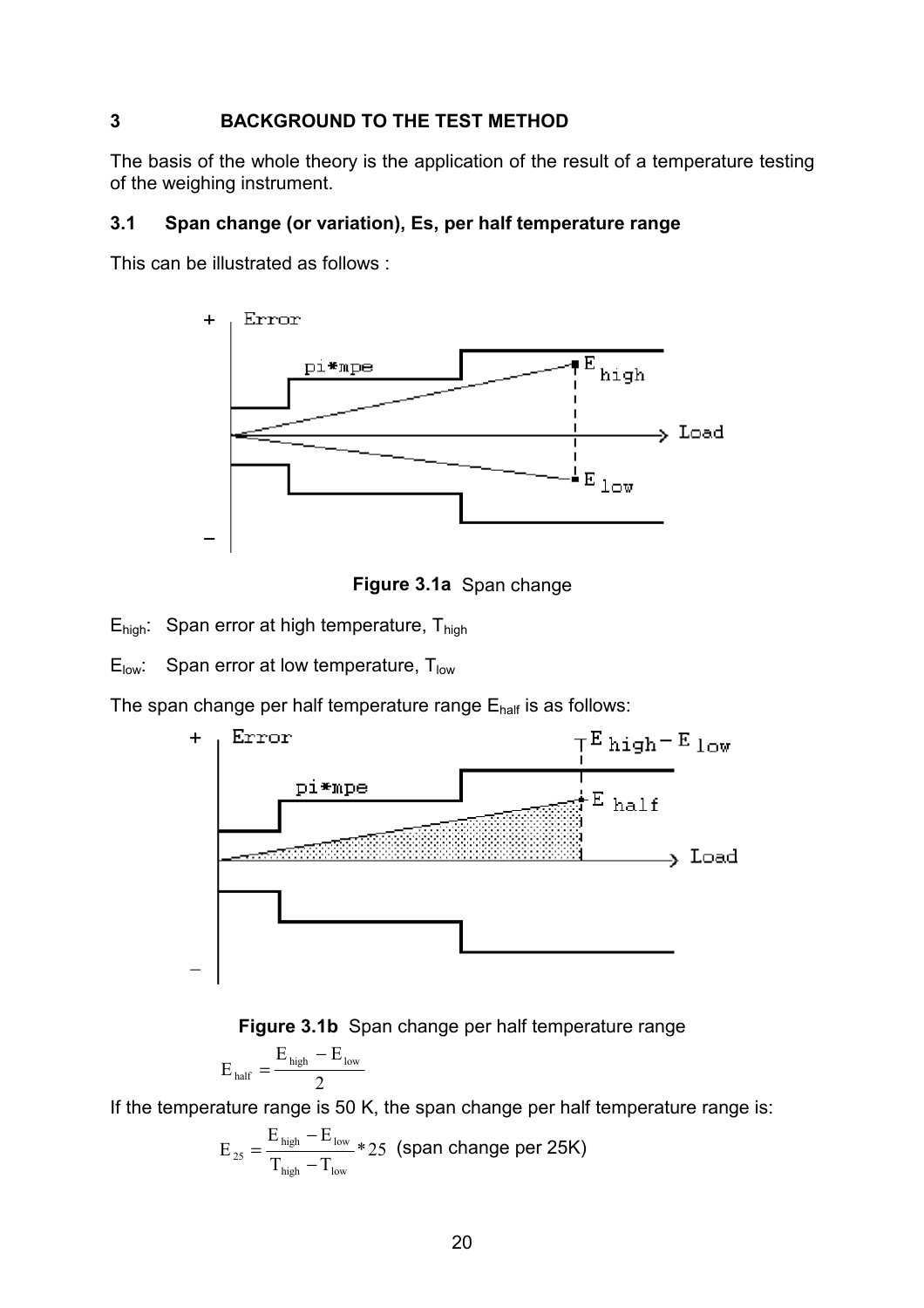Expressed in % the following applies:

$$
E_{\text{half}}\% = \frac{E_{\text{half}} * 100}{\text{load}}\%
$$

$$
E_{25}\% = \frac{E_{25} * 100}{\text{load}}\%
$$

Hereafter, for the sake of convenience,  $E_{\text{half}}%$  and  $E_{25}%$  will be regarded in common under the term  $E_S$ .

#### **3.2 Maximum error, Emax, for the indicator including the cable to the junction box for the load cells**

As the span change is regarded as a numeric value, only the numerical part of the error envelope needs to be drawn.

$$
E_{\max} = \frac{p_i * mpe * 100}{Load_{\max}} %_0 = \frac{p_i * mpe * 100}{n_{\max} * e} %_0 = \frac{p_i * mpe * 100}{n_{\max} * e}
$$
 [3.2]

#### **3.3 Maximum error, Ecable, allocated to the cable to be connected between the indicator and the junction box for load cells**

There are two possibilities of calculating  $E_{\text{cable}}$ . Either by using the algebraic sum (worst case) or the geometric sum (the square root of the sum of the squares).

In this method the algebraic sum is applied, as shown in Figure 3.3 due to the following reason:

*The cable cannot be an independent module according to the term T.2.2 of OIML R76 as it does not perform a specific function which can be verified separately. Therefore, no partial error limits should be applied separately to a cable. The reason is that the cable is a vital part of the indicator and part of the measuring chain, which is terminated by another module, the load cell.*

*The load cell is an independent module and the indicator plus the cable is another module.*

*Accordingly, the geometric sum is not applicable to the indicator and the cable as independent modules.*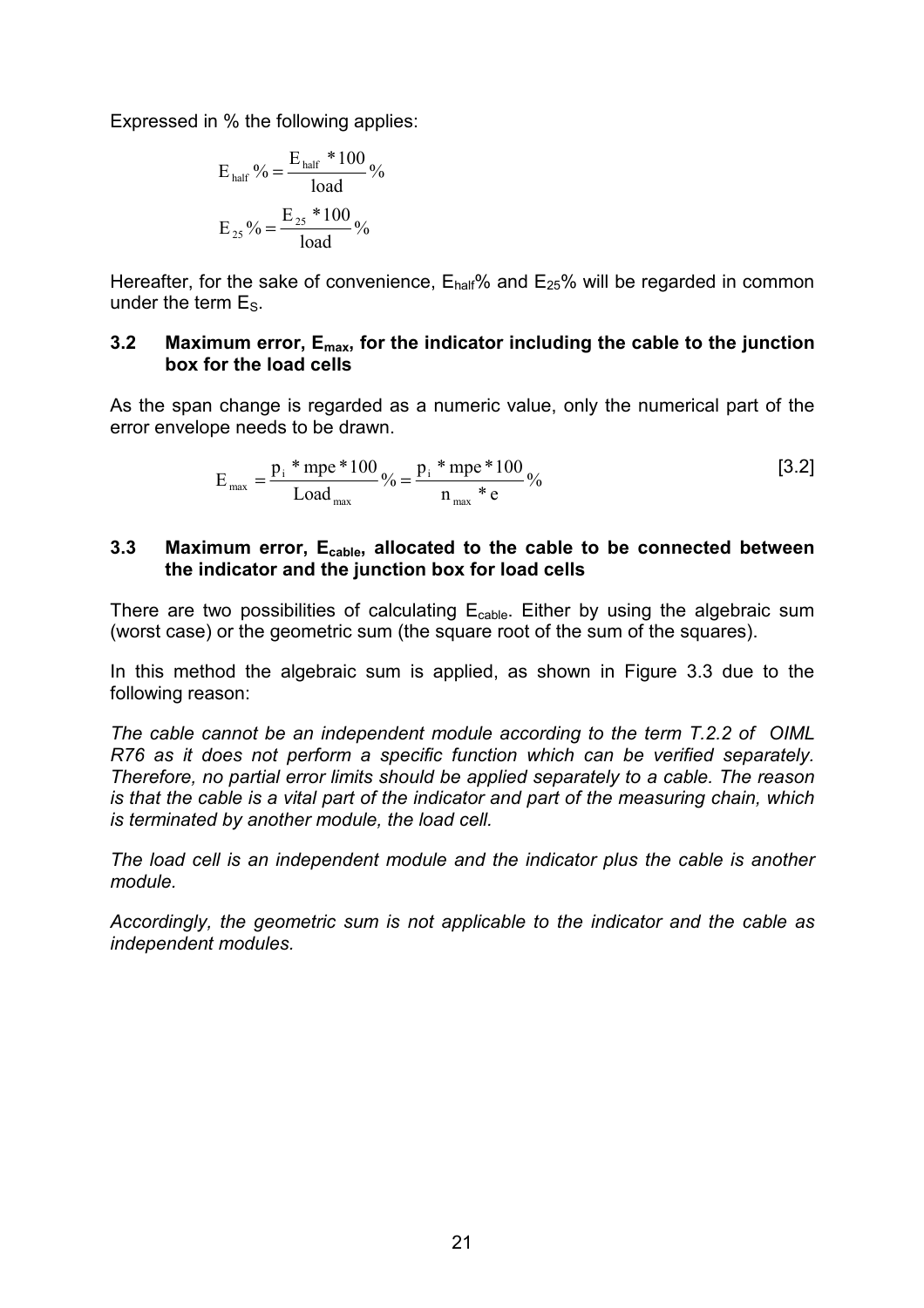

**Figure 3.3** Ecable

 $E_s + E_{\text{cable}} \leq E_{\text{max}}$ 

$$
E_{\text{cable}} \le \frac{\text{pi*mpe*100}}{\text{n*e}} - E_{\text{s}}
$$

$$
E_{\text{cable'max}} = \frac{\text{pi*mpe*100}}{\text{n}_{\text{max}} * \text{e}} - E_{\text{s}}[\%]
$$
 [3.3]

It should be noted that the fractional error pi applies to the indicator together with the cable.

#### **3.4 Formulae for reducing of n<sub>max</sub>, if needed**

If

$$
E_s = \frac{\text{pi} \cdot \text{mpe} \cdot 100}{n_{\text{max}} \cdot \text{e}}
$$

then it could be necessary to reduce  $n_{max}$  to make room for  $E_{\text{cable}}$ .

When reducing  $n_{max}$ , problems will sometimes arise, because of the steps of the error envelope curve and because the span change curve 'Es' is a straight line, as to principles.

A method to overcome this problem is illustrated by Figure 3.4 for accuracy class III.

On this principle, the other accuracy classes can also be considered, if the occasion requires so.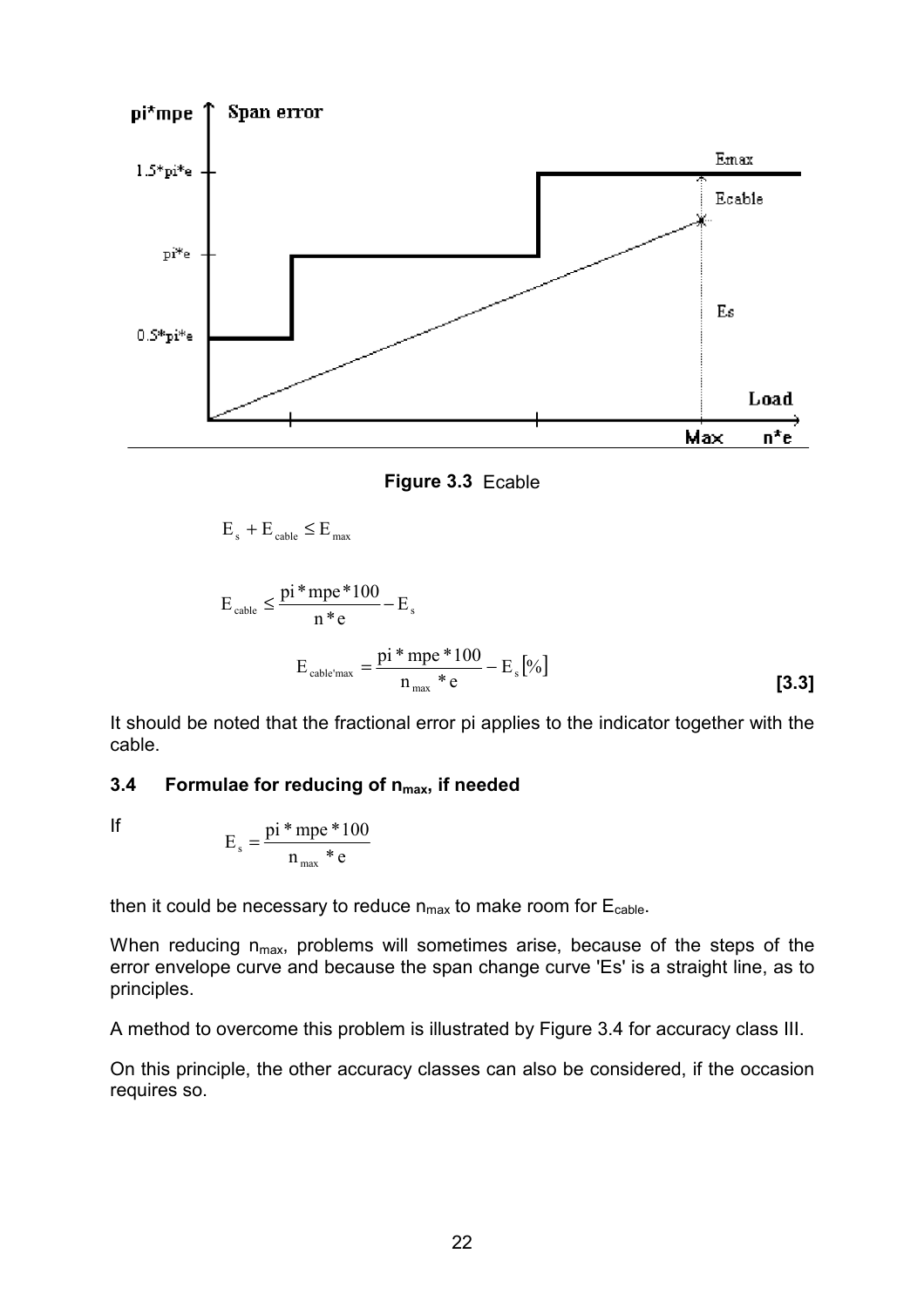

**Figure 3.4** Reducing of n<sub>max</sub> for accuracy class III

 $E_S + E_{\text{cable}}$  can be expressed as the equation of a straight line in this way:

$$
tg\angle a = \frac{pi * mpe}{load} * 100\% = E_s + E_{\text{cable}}
$$

By doing so, the conditions of  $\mathsf{E}_\text{S}$  +  $\mathsf{E}_\text{cable}$  can be found by the formulae below, in which the hatched areas in Figure 3.4 are excluded. This is due to the nature of the span change which is normally like a straight line.

#### **Interval 1:**

tg
$$
\angle a1 = \frac{0.5 \times pi \times e}{500 \times e} \times 100\% = pi \times 0.1[%]
$$
  
If tg $\angle a \ge$ tg $\angle a1$  then,  $n_{max1} = \frac{50 \times pi}{E_s + E_{cable}}$ 

#### **Interval 2:**

tg
$$
\angle a2 = \frac{pi^* e}{2000^* e} * 100\% = pi * 0.05
$$
 [%]  
If tg $\angle a1 > tg<2a2$  then,  $n_{max 2} = \frac{100 * pi}{E_s + E_{cable}}$ 

#### **Interval 3:**

If tg 
$$
\angle a
$$
 < tg  $\angle a2$  then,  $n_{max 3} = \frac{150 \cdot p i}{E_s + E_{cable}}$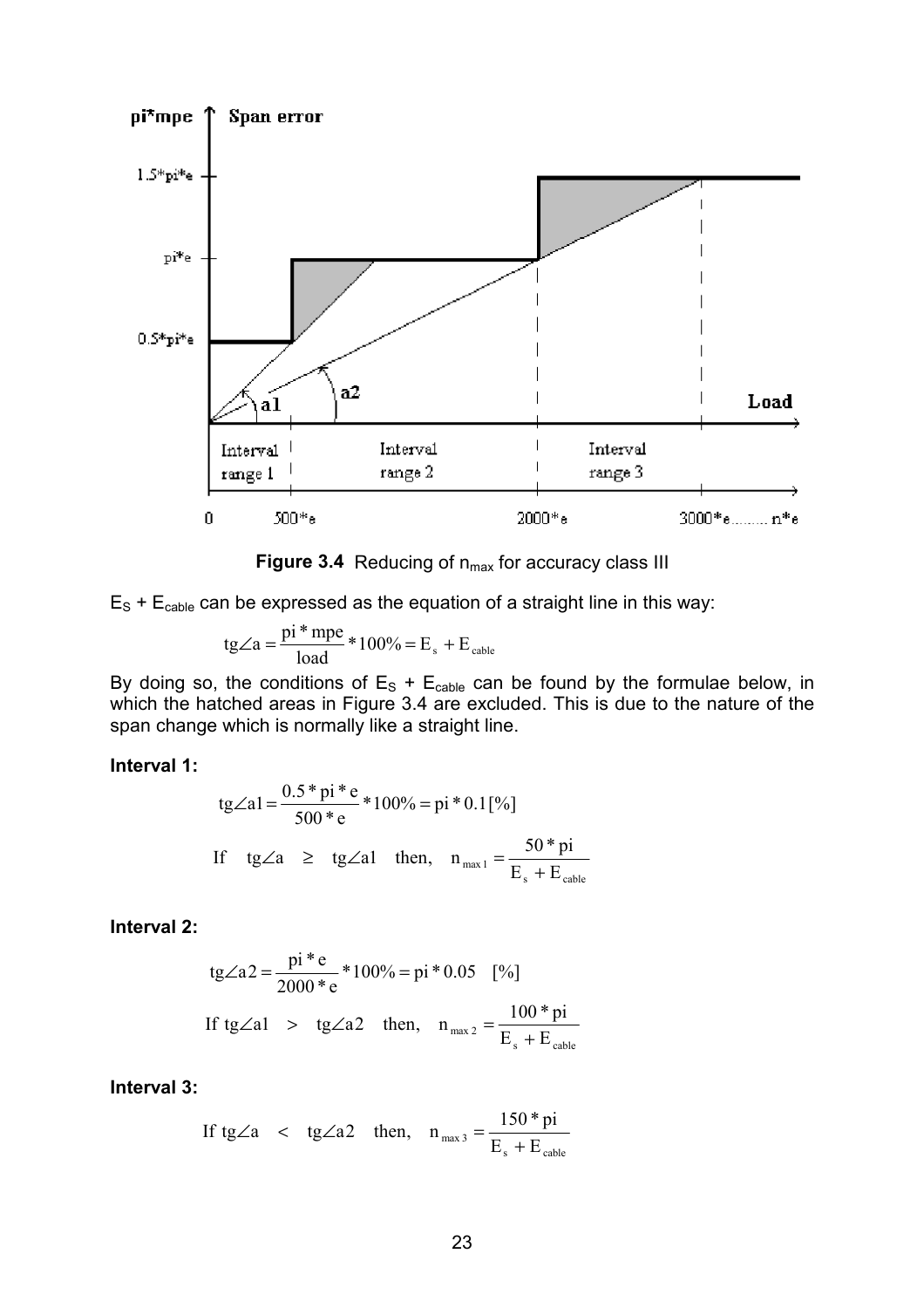### **3.5 Resistance conditions in a linear circuit**

The measuring circuit from the indicator to the load cell can be expressed as follows:



$$
\frac{V_{LC}}{V} = \frac{R_{LC}}{R_{LC} + 2 * R_{C}}
$$

The resistance of one wire is:

$$
R_c = \frac{\rho * I}{q}
$$
  
 
$$
\rho_{20} = 0.0169 [\Omega * mm_2 * m^{-1}]
$$

The resistivity of copper at 20°C is:

The variation of the resistance with temperature is:

 $R_t$  =  $R_{20}$  (1 +  $\alpha$  (t - 20)), of which  $\alpha$  is about 4  $*$  10<sup>-3</sup>

If the indicator is placed indoors and the load cell is outdoors, the outdoor cable is exposed to temperature variations which influence the resistance of the wires in the cable.

In OIML R76, paragraph 3.9.2.1 the following is specified:

"If no particular working temperature is stated in the descriptive markings of the instrument, the instrument shall maintain its metrological properties within a temperature difference of 50 K".

As the cable is considered an essential part of the instrument, this requirement also applies to the cable which for practical reasons can be stated as follows :

Temperature range :  $20 \degree C \pm 25 \degree C$  as illustrated in Figure 3.5.3 below.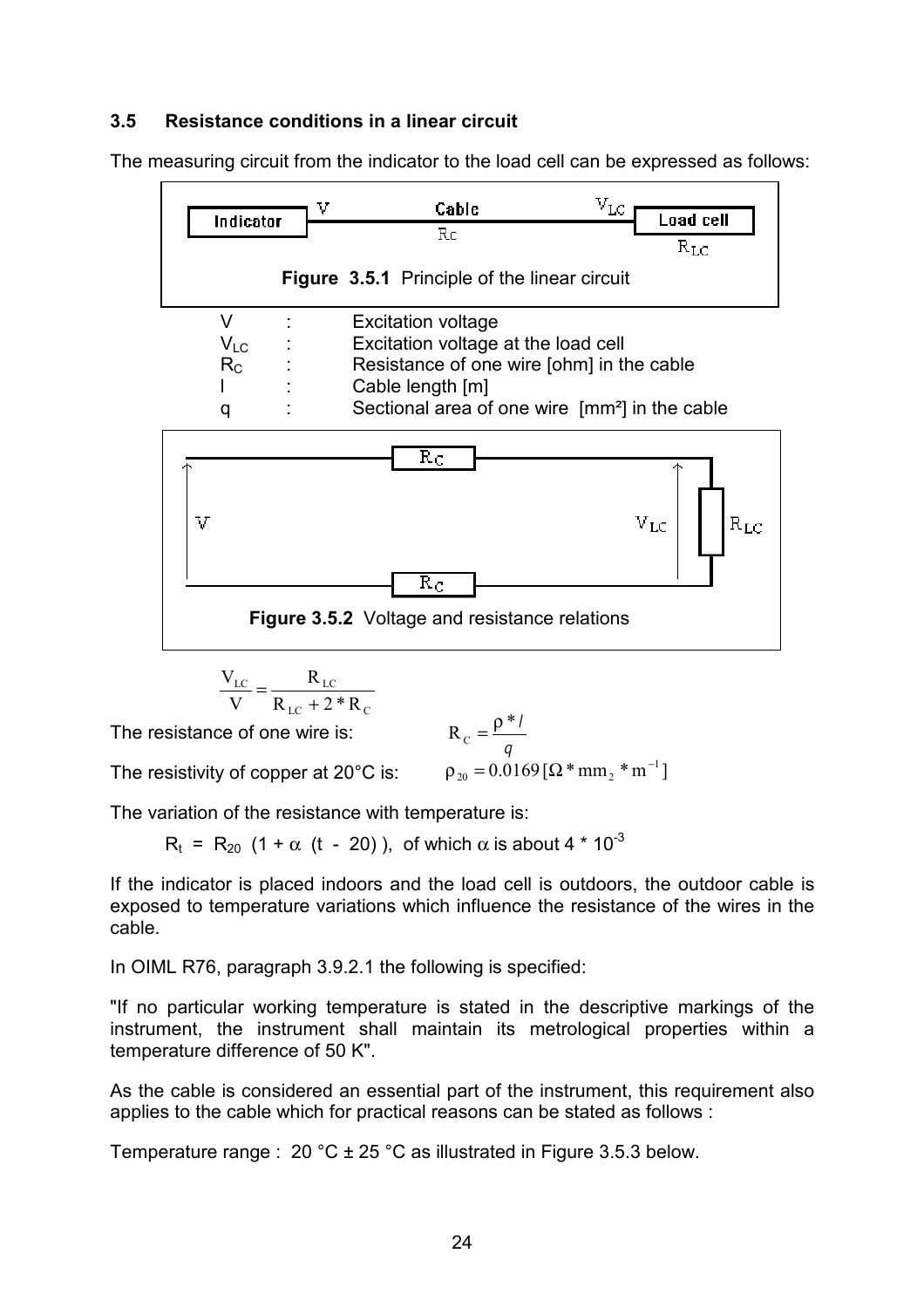

The change of resistance per 25 K approximated:

$$
R\Delta = R_{20} (1 \pm 4 \times 10^{-3} \times 25)
$$
  
\n
$$
R\Delta = R_{20} (1 \pm 0.1)
$$
  
\n[3.5.1]  
\n[3.5.1]

The change of V

$$
(\frac{V_{\rm LC}}{V})25 = \frac{R_{\rm LC}}{R_{\rm LC} + 2 * R_{\rm C} (1 \pm 0.1)}
$$

The relative change of  $\frac{v_{\text{LC}}}{v_{\text{LC}}}$  per 25 K is: V  $V_{LC}$ 

$$
V_{\rm C} = \frac{V_{\rm LC} - (V_{\rm LC})25}{V_{\rm LC}} \times 100 \quad [%]
$$

Inserting  $V_c = E_{cable'max}$ , (see [3.3]), the value of the maximum resistance of one wire in the cable can be found :

$$
R_C = R_{LC} * \frac{E_{\text{cable'max}}}{20 - E_{\text{cable'max}} (2 \pm 0.2)} \quad [\Omega]
$$
 [3.5.2]

The ± value in the formula corresponds to either increasing or decreasing variation of the temperature.

As 
$$
R_c = \frac{\rho * 1}{q}
$$
,

the upper limit of the cable length between the indicator and the junction box can be found as follows:

$$
l_{\text{cable}} = q * \frac{R_{\text{LC}} * E_{\text{cable'max}}}{\rho(20 - E_{\text{cable'max}} (2 \pm 0.2))}
$$
 [m per mm<sup>2</sup>] [3.5.3]

#### **3.6 Maximum resistance of each wire in the cable**

The worst case of the formula [3.5.2] can be expressed as follows :

$$
R_{c'max} = \frac{R_{LC} * E_{\text{cable'max}}}{20 - (1.8 * E_{\text{cable'max}})} \quad [\Omega]
$$
\n
$$
\tag{3.6}
$$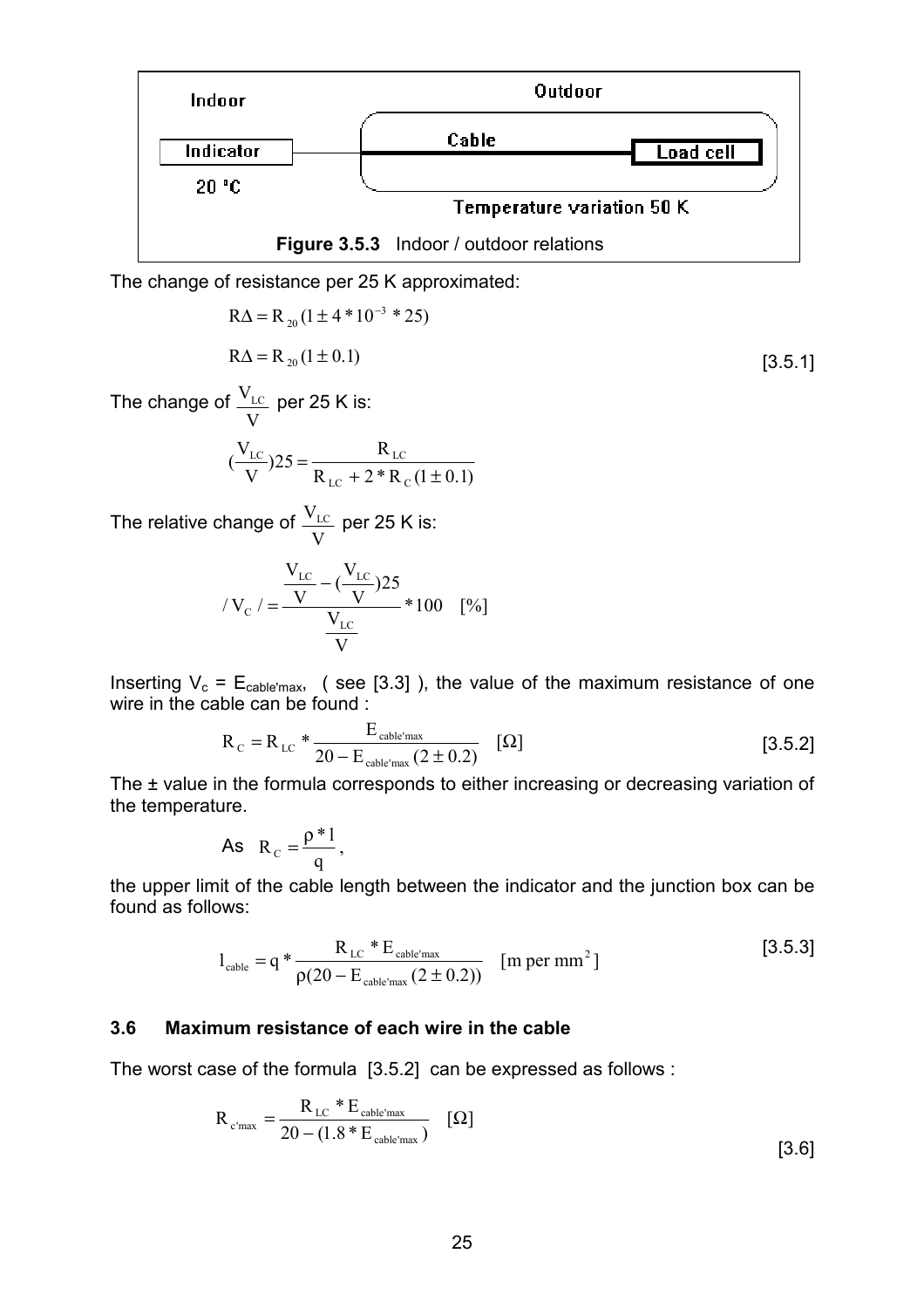#### **3.7 Maximum length of the load cell cable**

The maximum length of the cable between the weighing indicator and a connection box for one or more load cells can be expressed as follows :

$$
l_{\text{cable'max}} = q * \frac{R_{\text{LC}} * E_{\text{cable'max}}}{\rho(20 - (1.8 * E_{\text{cable'max}}))}
$$
 [m per mm<sup>2</sup>] [3.7]

#### **3.8 Formulae applicable to the test method**

#### **3.8.1** Span S1

The test method is based on the measurement of the indication I1 at minimum load and the indication I2 at maximum load.

These measurements are taken with Rc=0.

| The span $S1 = 12 - 11$ is then calculated | [3.8.1] |  |
|--------------------------------------------|---------|--|
|                                            |         |  |

#### **3.8.2** Span S2

After this, a new set of measurements is taken with a cable resistance Rc = dRc

| The span $S2 = 12 - 11$ is again calculated. | [3.8.2] |
|----------------------------------------------|---------|
|----------------------------------------------|---------|

**3.8.3** Span change dS and dS%

The span change  $dS = S2 - S1$  is then calculated.

|  | The span change $dS\% = 100 * dS/S1$ is then calculated. | [3.8.3] |  |
|--|----------------------------------------------------------|---------|--|
|--|----------------------------------------------------------|---------|--|

**3.8.4** Span change Sx stated in % per ohm

The span change stated in % per ohm of the simulated cable resistance is then calculated as follows :

 $Sx = dS\% / dRc$  [% per ohm]. [3.8.4] This is a measure of the indicator's sensitivity to the cable resistance.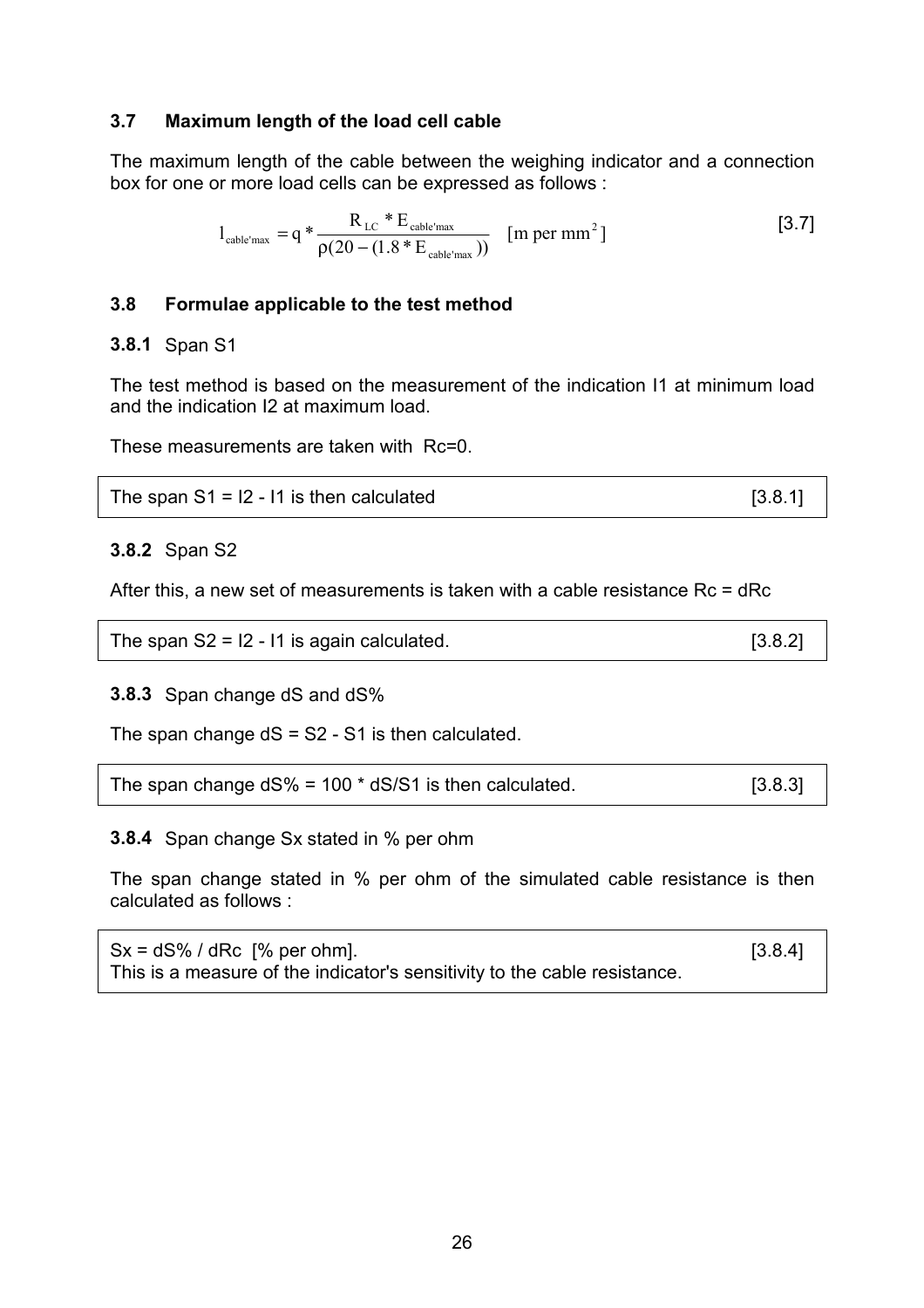#### **3.8.5** Maximum cable resistance R<sub>cable</sub>

From [3.5.1] it appears that the resistance in the cable will vary about 10% per 25 K.

Sx will vary proportionally, which can be stated as follows :

$$
S_{X25} \approx S_X * 0.1
$$
 [% per  $\Omega$  per 25 K]

As a variation of the wire resistance in a linear circuit is expected to give a proportional variation of the span, this can be stated as follows:

 $S_{X25} * R_{\text{ cable}}$ 

This is equivalent to  $E_{\text{cable}}$ .

Ecable can be determined as specified in Section 3.3.

After this, the following can be stated :

$$
E_{\text{cable'max}} = S_{X25} * 2 * R_{C}
$$
  

$$
R_{\text{cable}} = E_{\text{cable'max}} * \frac{1}{2 * S_{X25}}
$$
  

$$
R_{\text{cable}} \approx E_{\text{cable'max}} * \frac{1}{2 * 0.1 * S_{X}} \quad [\Omega]
$$

|  | Maximum cable resistance $R_{\text{cable}} \approx E_{\text{cable'max}} * \frac{3}{S}$ [ $\Omega$ ] | [3.8.5] |
|--|-----------------------------------------------------------------------------------------------------|---------|
|--|-----------------------------------------------------------------------------------------------------|---------|

#### **3.8.6** Maximum cable length l'<sub>cable</sub>

As 
$$
R_{\text{cable}} = \frac{\rho^* l}{q}
$$
 and  $\rho \approx 0.0169$  the following can be stated

Maximum cable length  $I_{\text{cable}} \approx q * \frac{R_{\text{cable}}}{0.0169}$  [m per mm<sup>2</sup>] [3.8.6]  $l'_{\text{cable}} \approx q * \frac{R_{\text{cable}}}{0.0160}$  [m per mm<sup>2</sup>

#### **3.8.7** Field of application

This test method is suitable for electronic weighing instruments equipped with remote sense circuit as well as instruments without a remote sense circuit.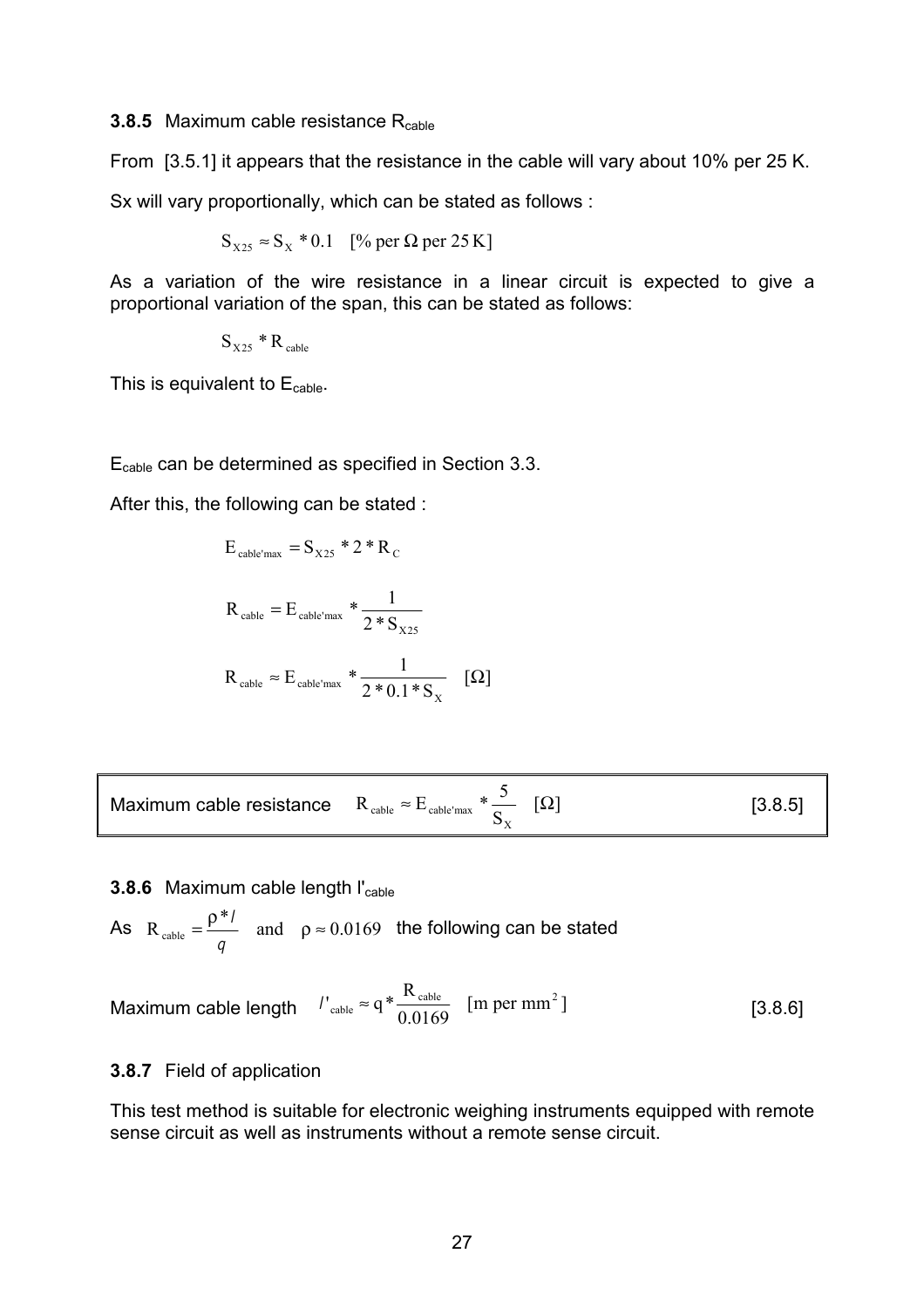#### **ANNEX 6 COMPUTER USED AS INDICATOR**

<span id="page-29-0"></span>Table showing necessary testing and documentation for a PC (computer) used as the indicator for a weighing system.

| Category       |                                                                                                                                                        | <b>Tests</b>                                                                                           |                                      | Documentation                                                                  |                                                              | <b>Remarks</b>                                                                                                                                                                                                                  |
|----------------|--------------------------------------------------------------------------------------------------------------------------------------------------------|--------------------------------------------------------------------------------------------------------|--------------------------------------|--------------------------------------------------------------------------------|--------------------------------------------------------------|---------------------------------------------------------------------------------------------------------------------------------------------------------------------------------------------------------------------------------|
| <b>No</b>      |                                                                                                                                                        |                                                                                                        | Ref.                                 |                                                                                | Ref.                                                         |                                                                                                                                                                                                                                 |
| $\mathbf{1}$   | PC as module<br>-Primary indication<br>on the monitor<br>-ADC on PC-board<br>without shielding<br>(open device)<br>-Power supply from<br>PC            | ADC and PC as unit:<br>-according to<br>WELMEC 2.1<br>-PC equipped for<br>maximum power<br>consumption | <b>WELMEC</b><br>2.5 No 5.2<br>par 1 | ADC: detailed<br>PC: detailed                                                  | <b>WELMEC</b><br>2.1<br><b>WELMEC</b><br>2.5 No 5.2<br>par 7 | Influences on the<br>ADC from the PC<br>possible<br>(temperature, EMI).                                                                                                                                                         |
| $\overline{2}$ | PC as module<br>-Primary indication<br>on the monitor<br>-ADC on PC-board<br>with shielding (closed<br>device)<br>-Power supply from<br>PC             | ADC and PC as unit:<br>-according to<br>WELMEC 2.1<br>-PC equipped for<br>maximum power<br>consumption | <b>WELMEC</b><br>2.5 No 5.2<br>par 1 | ADC: detailed<br>PC power<br>supply:<br>detailed<br>PC other parts:<br>general | <b>WELMEC</b><br>2.1<br><b>WELMEC</b><br>2.5 No 5.2<br>par 7 | Influences on the<br>ADC from the PC<br>possible<br>(temperature, EMI).<br>New EMI tests in<br>accordance with<br><b>WELMEC 2.5 No 3.3</b><br>on PC only if power<br>supply has changed,<br>otherwise CE<br>marking sufficient. |
| $\overline{3}$ | PC as purely digital<br>module<br>-Primary indication<br>on the monitor<br>-ADC outside PC in<br>separate housing<br>-Power supply from<br>PC          | ADC:<br>-according to<br>WELMEC 2.1<br>PC:<br>-according to<br><b>WELMEC 2.5 No 3.3</b>                | <b>WELMEC</b><br>2.5 No 5.2<br>par 2 | ADC: detailed<br>PC power<br>supply:<br>detailed<br>PC other parts:<br>general | <b>WELMEC</b><br>2.1<br><b>WELMEC</b><br>2.5 No 5.2<br>par 7 | Influences on the<br>ADC from the PC<br>possible (EMI).<br>New EMI tests in<br>accordance with<br><b>WELMEC 2.5 No 3.3</b><br>on PC only if power<br>supply has changed,<br>otherwise CE<br>marking sufficient.                 |
| $\overline{4}$ | PC as purely digital<br>module<br>-Primary indication<br>on the monitor<br>-ADC outside PC in<br>separate housing<br>-Separate power<br>supply for ADC | ADC:<br>-according to<br>WELMEC 2.1<br>PC:<br>-none, CE marking is<br>sufficient                       | <b>WELMEC</b><br>2.5 No 5.2<br>par 2 | ADC: detailed<br>PC: none                                                      | <b>WELMEC</b><br>2.1<br><b>WELMEC</b><br>2.5 No 5.2<br>par 7 | Influences on the<br>ADC from the PC not<br>possible.<br>CE marking is<br>sufficient.                                                                                                                                           |
| 5              | PC as purely digital<br>peripheral                                                                                                                     | $\overline{PC:}$<br>-none, CE marking is<br>sufficient                                                 | <b>WELMEC</b><br>2.5 No 5.1          | PC: none                                                                       | <b>WELMEC</b><br>2.5 No 5.1                                  | PC: none, CE<br>marking is sufficient.                                                                                                                                                                                          |

ADC = Analogue to digital converter

Documentation: Detailed = housing, block diagram, circuit diagram, layouts, descriptions etc. General = housing, description.